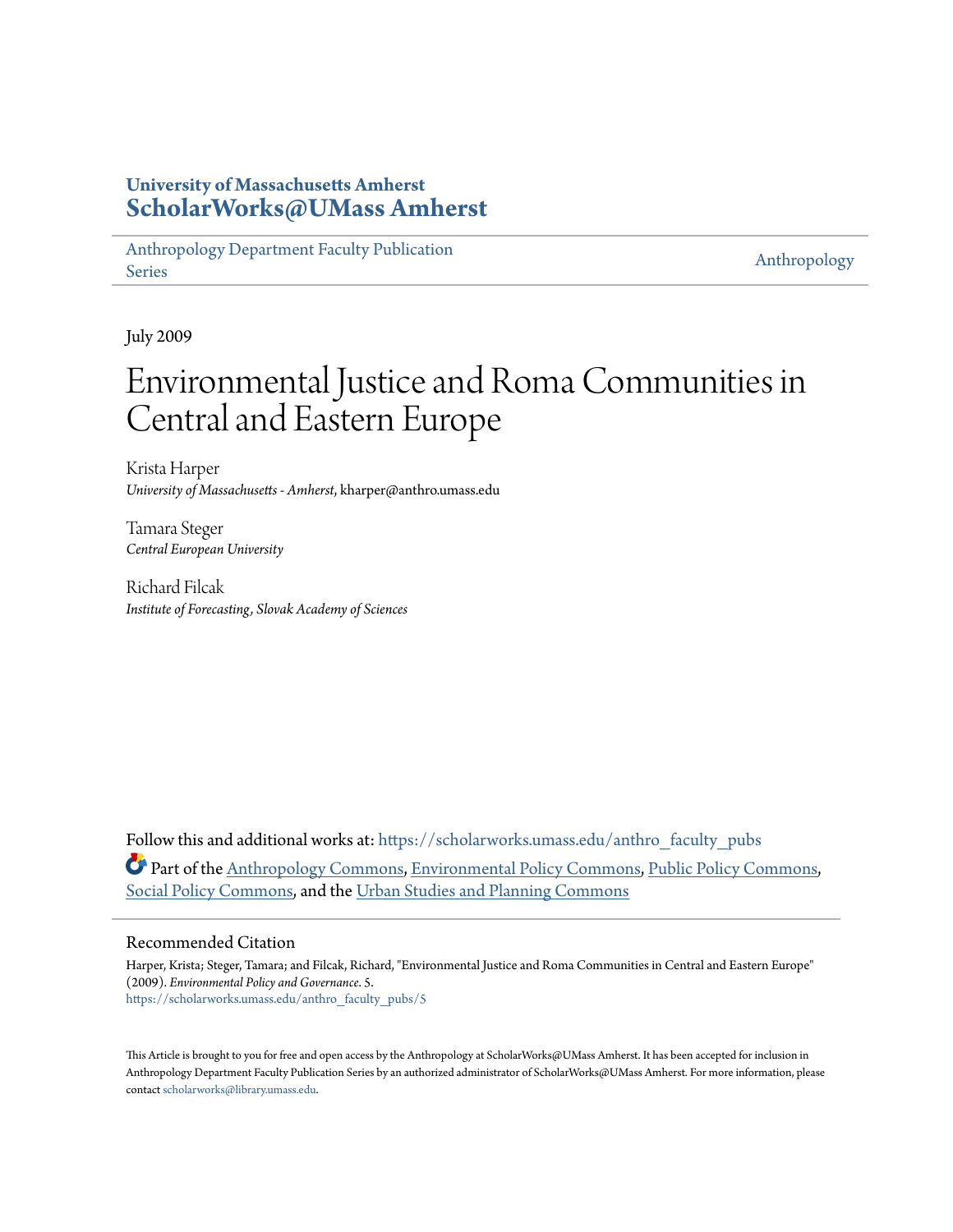# **Environmental Justice and Roma Communities in Central and Eastern Europe**

by Krista Harper, PhD *Department of Anthropology and the Center for Public Policy and Administration, University of Massachusetts Amherst, USA* (Correspondence: Prof. Harper, Department of Anthropology, 214 Machmer Hall, University of Massachusetts, Amherst, MA 01002 USA or  $\langle$ kharper@anthro.umass.edu>)

Tamara Steger, PhD *Department of Environmental Sciences and Policy, Central European University, Budapest, Hungary*

and Richard Filčák, PhD *Institute for Forecasting, Slovak Academy of Sciences, Bratislava, Slovak Republic*

# **ABSTRACT:**

Environmental injustice and the social exclusion of Roma communities in Central and Eastern Europe (CEE) has roots in historical patterns of ethnic exclusion and widening socioeconomic inequalities following the collapse of state socialism and the transition to multi-party parliamentary governments in 1989. In this article, we discuss some of the methodological considerations in environmental justice research, engage theoretical perspectives on environmental inequalities and social exclusion, discuss the dynamics of discrimination and environmental protection regarding the Roma in CEE, and summarize two case studies on environmental justice in Slovakia and Hungary. We argue that when some landscapes and social groups are perceived as "beyond the pale" of environmental regulation, public participation, and civil rights, it creates local sites for externalizing environmental harms.

**KEYWORDS:** environmental justice, environmental inequalities, Roma (Gypsies), Central and Eastern Europe, Hungary, Slovak Republic.

**PRE-REVIEW VERSION:** This is the pre-peer-reviewed version of the following article: Harper, Krista, Tamara Steger, and Richard Filcak. 2009. Environmental Justice and Roma Communities in Central and Eastern Europe. Environmental Policy and Governance 19:4 (July/August 2009), which will be published in revised final form at http://www3.interscience.wiley.com/journal/121640454/grouphome/home.html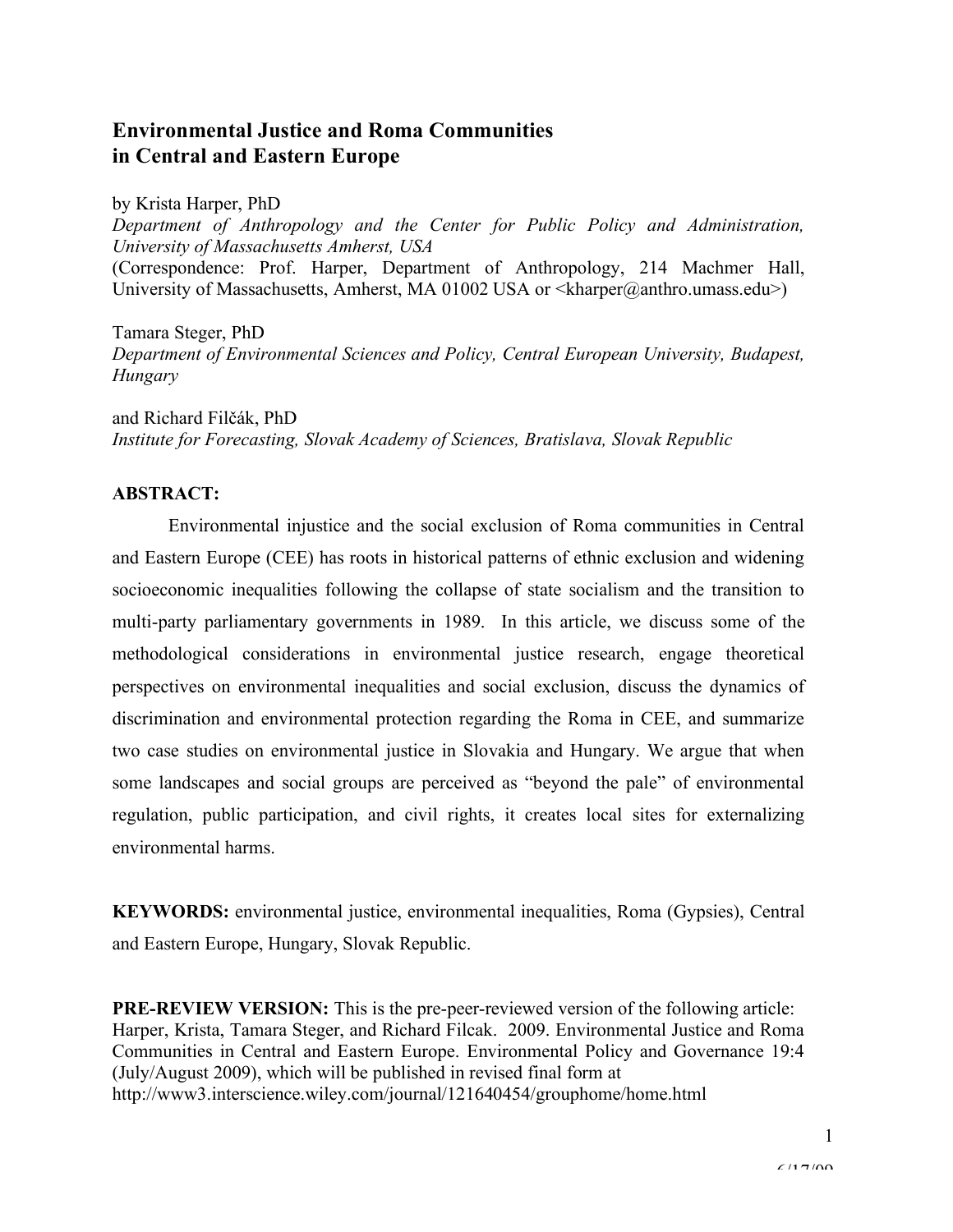# **INTRODUCTION:**

When the contemporary environmental movements of the global North emerged in the 1960s and 1970s, it was an unprecedented call for a better quality of life. A growing number of citizens called for policymakers to value more closely clean air, water, soil, and biodiversity. Environmentalists asked citizens of the global North to reduce consumerism- the main driver of industrial growth--and to embrace a healthier environment by minimizing pollution, reducing waste, and conserving natural resources. Many environmentalists believed that the achievement of these goals would ensure a better quality of life for everyone. Eventually, however, the movement was faced with a dilemma. While much of the environmental movement assumed a universal need for a healthy environment, the opportunity to define and assert this fundamental need were not universal. Those with the least social, economic, and political capacity were likely to receive fewer environmental benefits while enduring more of the harms. This dilemma gave rise to popular movements demanding environmental justice.

Scholars and activists around the world began to articulate and address the need for justice in the distributive and procedural aspects of environmental harms and benefits. This culminated in environmental justice movements around the globe with substantive claims backed by research (United Church of Christ, 1987; Bowen and Wells, 2002; FOE, 2001; Harper and Rajan, 2007; Raina, 2000; Taylor, 2000). Supported largely by ethnic minorities and poor people, environmental justice initiatives widened the window of participation in the call for a better quality of life through a healthier environment. These movements, however, were not only about fair treatment when it comes to the environment, but also social inclusion, participation in decision-making, and recognition (Schlosberg, 2004).

In the last several years, advocacy for environmental justice took root in Central and Eastern Europe (CEE).<sup>1</sup> Research on environmental justice in CEE also grew, and confirmed that indeed discrimination plays a role in the distribution of environmental harms and benefits, particularly in the case of the Roma (Filčák, 2007, Steger et al., 2007). This research supports the observation that in certain locations, members of ethnic minorities, communities of lower socioeconomic status, and the least educated disproportionately: 1)

 $\overline{a}$ 

<sup>1</sup> See www.cepl.ceu.hu.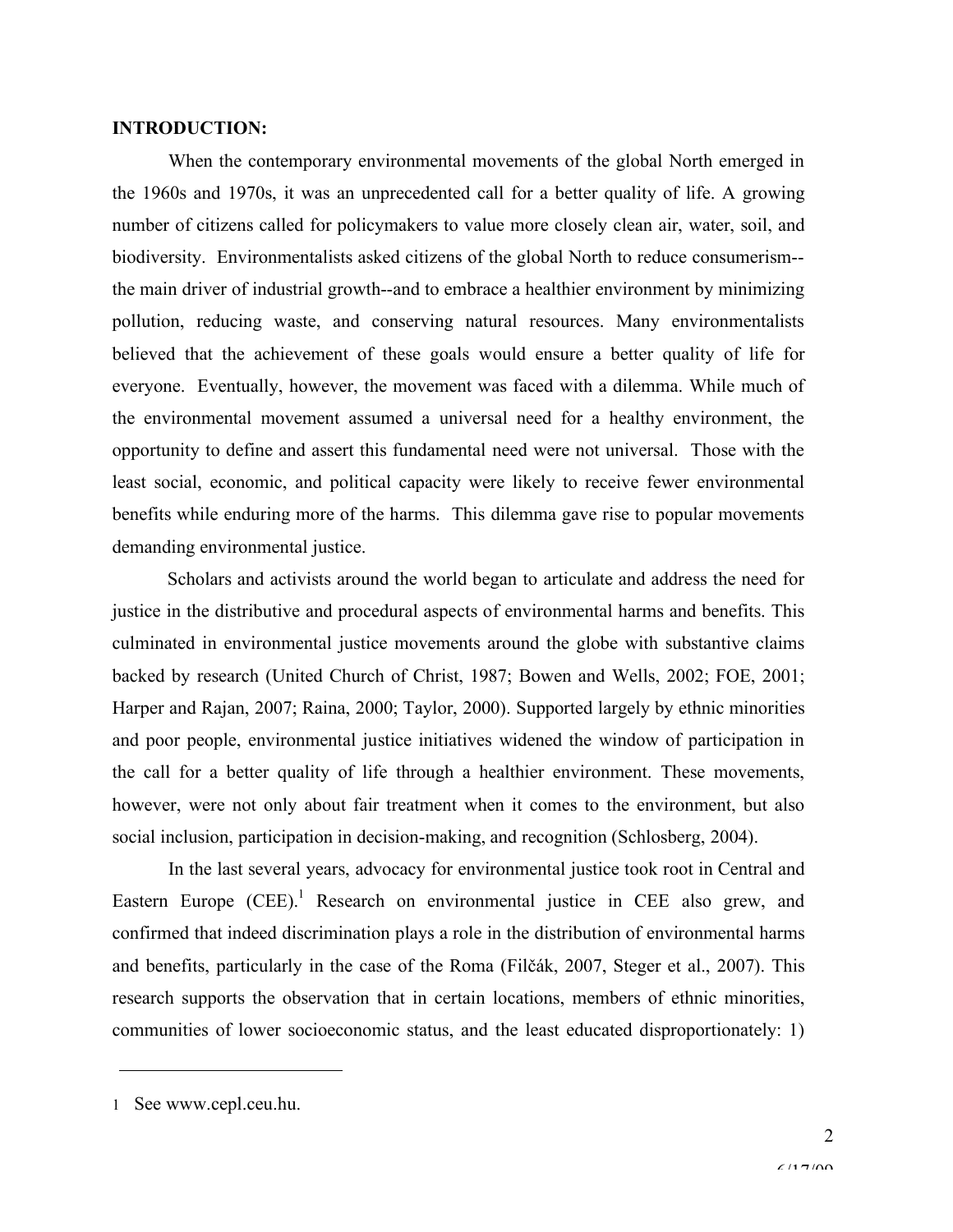suffer from exposure to environmental hazards due to their proximity to hazardous waste sites, incinerators, factories, abandoned industrial facilities and other sources of pollution; and/or 2) are denied environmental benefits such as potable water, sewage treatment facilities, sanitation, and access to natural resources; and/or 3) witness the conceptualization of their living space as "beyond the pale" areas where environmentally controversial practices are concentrated. While environmental justice has to do with overcoming unfair distribution and procedural practices regarding environmental harms and benefits in general, we have found that the situation and experience of Roma ethnic minorities not only affirm new theories that expand the notion of environmental justice beyond the United States (US) conceptualization, but also contribute to further understanding of the "environmentalism of the poor" (Martinez-Alier, 2002).

In this article, we explore some methodological considerations in order to nurture the debate on the study of environmental justice and summarize the relevant theoretical perspectives on environmental justice and social exclusion. We provide an overview of some of the general research findings on environmental justice in CEE including the dynamic forces that create, maintain, or intensify injustices, highlighting two case studies in Slovakia and Hungary. In conclusion, we draw upon the case study examples to gain comparative insights in light of our theoretical framework.

# **METHODOLOGIES FOR STUDYING ENVIRONMENTAL JUSTICE ISSUES**

The study of environmental justice is an area that has had increasing attention amongst scholars who seek both to understand and make claims about environmental injustices as well as maintain or strengthen the scientific approaches that lead to such understanding and increase the validity of claims (Baden et al., 2007; Downey, 2007). Research on environmental justice can have especially practical or meaningful implications when: 1) the dynamic forces that generate, maintain, or change the unjust situation are explored; 2) integrated or complementary approaches are considered; and 3) communitylevel, participatory research is engaged.

There is significant research on environmental justice that maps environmental inequities (Ash and Fetter, 2004; Pastor, et al., 2005). While this research has not only played a significant role in drawing attention to environmental justice and inspired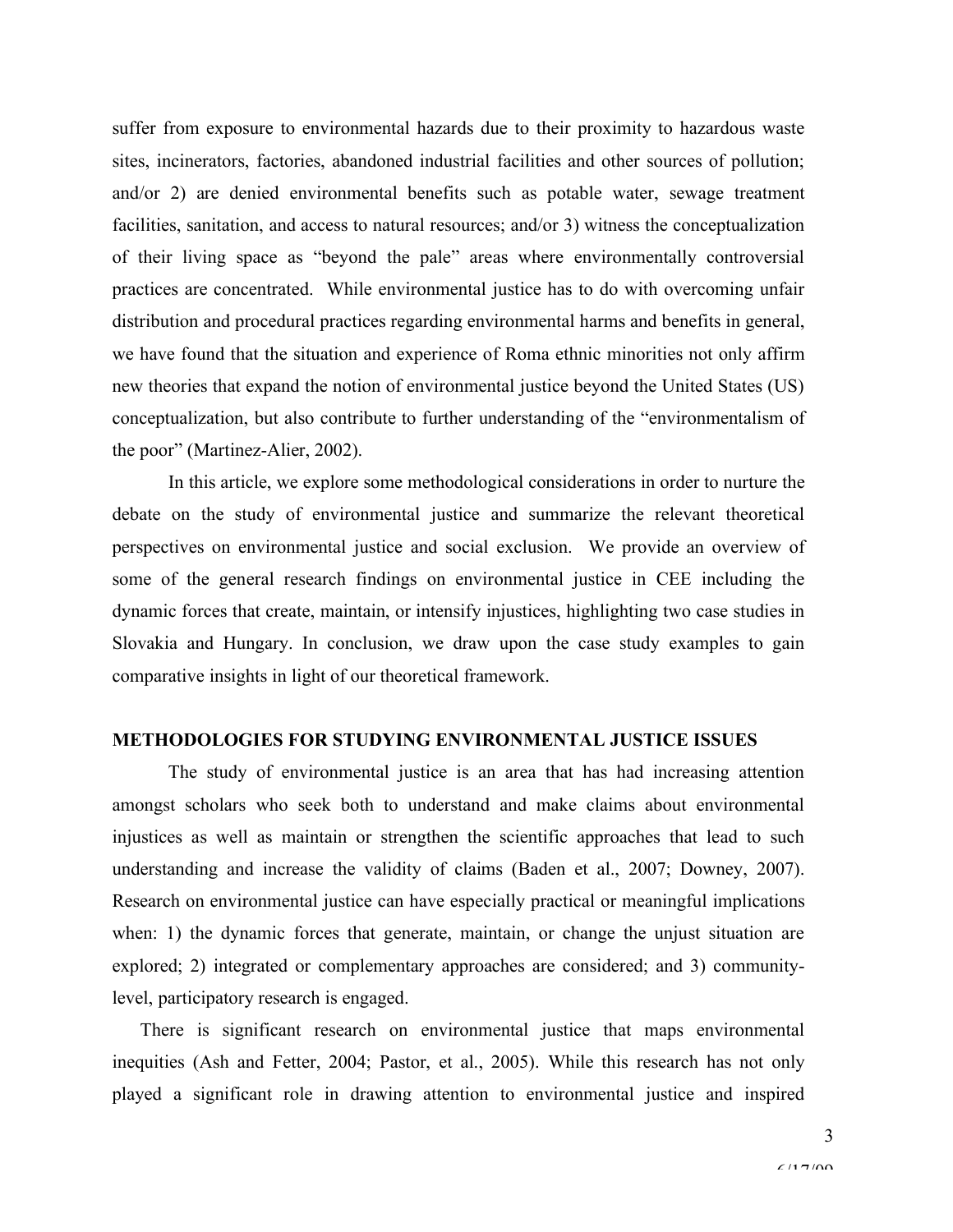movements for environmental justice, it is insufficient in terms of guiding scholars and activists on how to address the underlying forces that bring about and sustain injustices. While there may be a correlation between higher pollution levels and lower incomes in certain communities, it may or may not mean that a particular industry emits more pollution because the surrounding community is poor (Gouldson, 2006). In addition to the mapping of static inequities, more attention needs to be given to identifying the dynamics that give rise to or maintain inequity (Baden et al., 2007; Bowen and Haynes, 2000). The section on "Environmental Injustice in CEE: Dynamics and Details" provides a contextual understanding of the forces that are related to the political ecology of Roma communities in CEE.

Mapping the distribution of environmental harms and benefits across demographies is not simple, and every research approach has strengths and weaknesses. In the end, we argue for varied and integrative approaches and provide an example in Filčák's research in Central and Eastern Europe that demonstrates such an integrated approach (see the section, "*Case Study: Slovakia*"). Filčák's project brings together the generalizability of survey and rapid rural assessment approaches with the rich detail that can be garnered from a fine-grained, qualitative lens. An integrated approach captures the strengths while overcoming the weaknesses associated with strictly large-N or small-N case research (Ragin, 2000).

Scholarly contributions to the literature on environmental justice have engaged a lively debate on both the spatial scale and the scope of analysis. We specifically draw your attention to the importance of community-based approaches for several reasons. The role and level of discrimination is acutely assessed at the community level. Downey concludes, for example, that degrees of environmental racial inequalities in the US vary depending on location (2007). More community oriented research can facilitate environmental justice mobilizations as well as unveil differences in risk perception (Briggs, 2006; Delamos, 2006; Norgaard, 2007). Neighborhood comparisons in a single city can furthermore be critical to shedding light on environmental injustices (Kingham et al., 2007). In the Hungarian case study presented in this article, a small Roma community engages in a participatory action research initiative that is rich in generating understandings and agency, while pointing to the limitations of civil sphere organizations (see the section, "*Case Study: Sajószentpéter, Hungary*"). Combining PAR approaches with a comparative research framework allows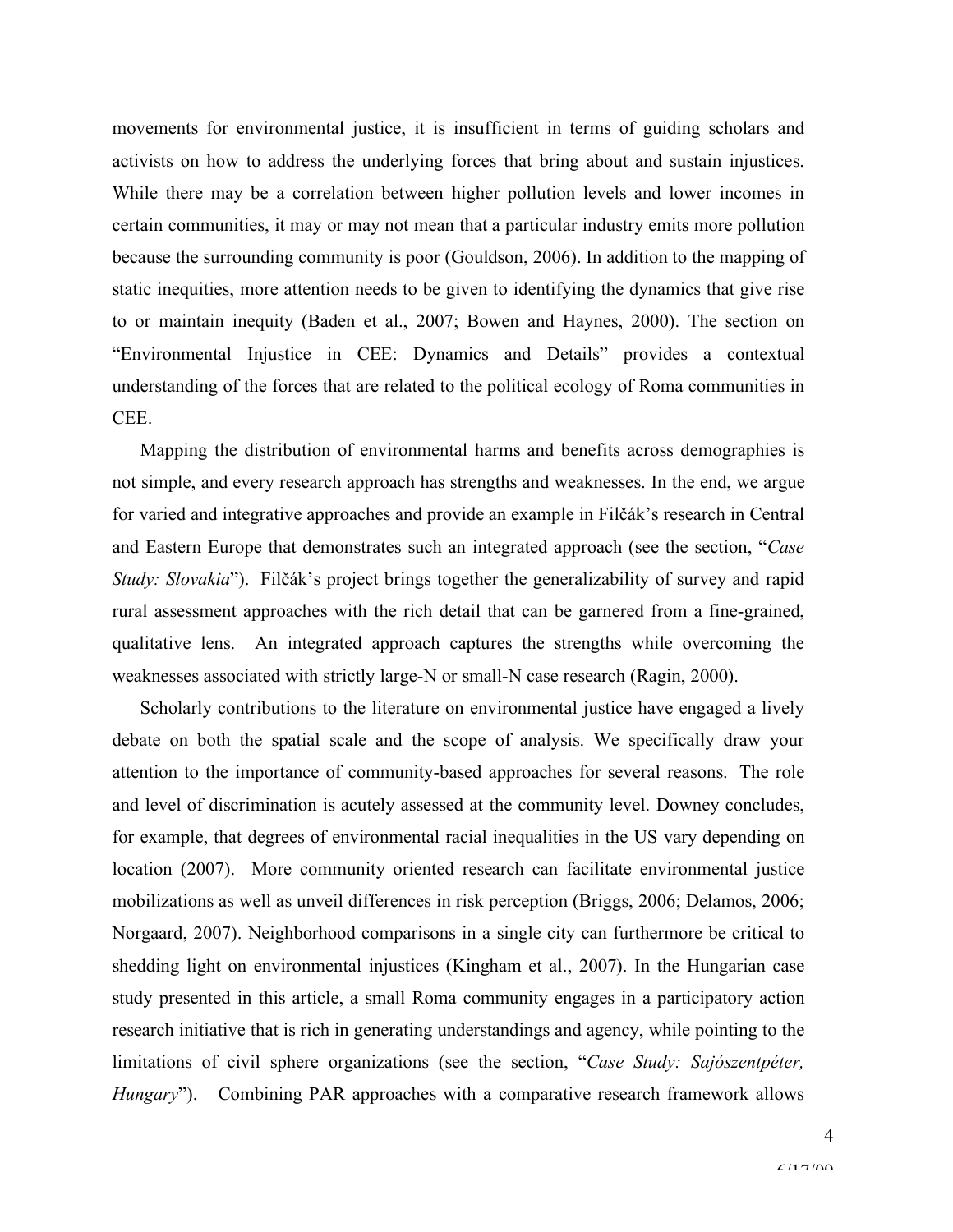scholars to recognize broader patterns at work in a specific setting and to build policy analysis that can be applied beyond the immediate local context. Before venturing into this empirical world, we present theoretical assumptions that provide an emerging framework for reflecting on environmental justice in CEE.

### **THEORETICAL APPROACHES TO ENVIRONMENTAL JUSTICE IN CEE**

Until recently, many scholars studying the environmental movement in North America and Europe conceived of environmentalism as a "post-materialist" movement supported largely by young, white, middle-class citizens (Inglehart 1977). This, in turn, mistakenly nurtured a common sense perception among some that low-income and socially excluded groups care less about the environment than their middle-class, majority counterparts (Heinz, 2005, De la Pena, 1990). More recently, environmental scholars Doherty and Doyle identified three major frames in transnational environmentalism: postcolonial, post-materialist, and post-industrial environmentalisms (2006). Post-materialist environmentalism has provided a dominant framework for large nature conservation organizations based in the global North. Post-colonial environmentalism, in contrast, represents struggles for sustainable livelihood (particularly in the global South) while postindustrial environmentalism applies a political ecology analysis of social and environmental inequalities. Environmental economist Martinez-Alier points to the "environmentalism of the poor" as an emerging field of mobilization, combining elements of post-colonial and post-industrial environmentalism to address the unjust displacement of ecological "sources and sinks," the preservation of traditional ecological knowledge, and the struggle for environmental justice (Martínez-Alier 2002). We find aspects of both post-colonial and post-industrialist environmental critique pertinent to environmental injustices in CEE.

Race and ethnicity can be important aspects in understanding popular environmentalism, but they may not be central in every setting where environmental injustices are present. Martínez-Alier cautions against applying the "environmental racism" framework to all environmental injustices on a global scale:

The language of 'environmental racism' is powerful, and it can be used in many cases of environmental injustice, but not all. For instance, the Narmada struggle [against the construction of a large-scale dam system in India] is not being fought in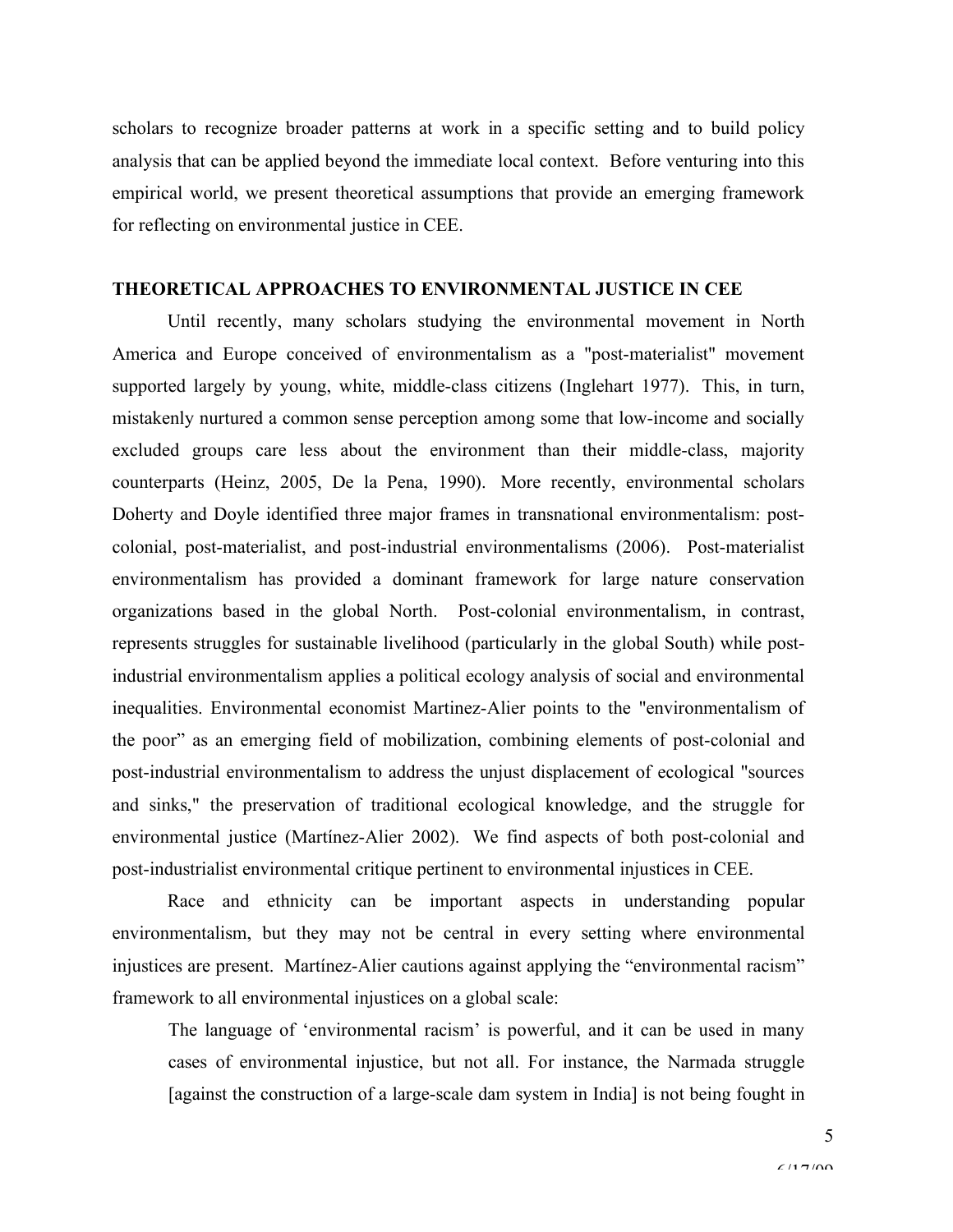terms of "environmental racism." (Martínez-Alier 2002: 172)

Nevertheless, Martínez-Alier acknowledges that the confluence of environmental activism and lessons learned from the US civil rights struggle has fundamentally shifted the discourse on environmental harms toward a more intrinsic or inherent valuation of humans and nature and points to previously untapped possibilities for integration, "where anti-racism and environmentalism are now walking together" (Martínez-Alier, 2002: 182). Juanita Sundberg, in her analysis of the role of race in environmental justice in Latin America, argues that "tracing how racial processes work through environmental formations will help to understand not only how exclusionary discourses and practices work, but also how they come to appear justifiable and indeed necessary" (Sundberg, 2004 and 2007). Following Ladányi and Szelényi's analysis of post-socialist patterns of social exclusion (2006), we argue that in the case of Roma in CEE, spaces inhabited by low-income Roma have come to be "racialized" during the post-socialist era, intensifying patterns of environmental exclusion along ethnic lines.

Martínez-Alier's observes that "ecological distributional conflicts are fought with different vocabularies" (Martínez-Alier, 2002: 172). Struggles over environmental injustices in different settings draw from a variety of cultural frames and repertoires of political agenda building, advocacy or action. Environmental justice advocacy in the US drew extensively from the vocabulary of the civil rights movement and was closely linked to bottom-up, community-based activism. Cole and Foster (2000) describe how environmental justice struggles in the US are often led by people, often women, with no political organizing or activist experience, especially in neighborhood struggles over toxics risks. In contrast to the US situation, cases of community struggles for equal treatment in the distribution of environmental harms in the United Kingdom (UK) are led by professional environmental organizations with a highly educated staff and international expertise (e.g., Friends of the Earth), as well as by grassroots ethnic minority organizations (Agyeman, 2002). These campaigns have focused on the effects of "Pollution Injustice" on low-income communities and on ethnic minorities' access to the countryside and green space. Approaches developed in the UK provide inspiration for how we might look at forms of unequal exposure to harm or access to environmental benefits that go beyond the anti-toxics initiatives. The experiences from the US and the UK illustrate commonalities, but also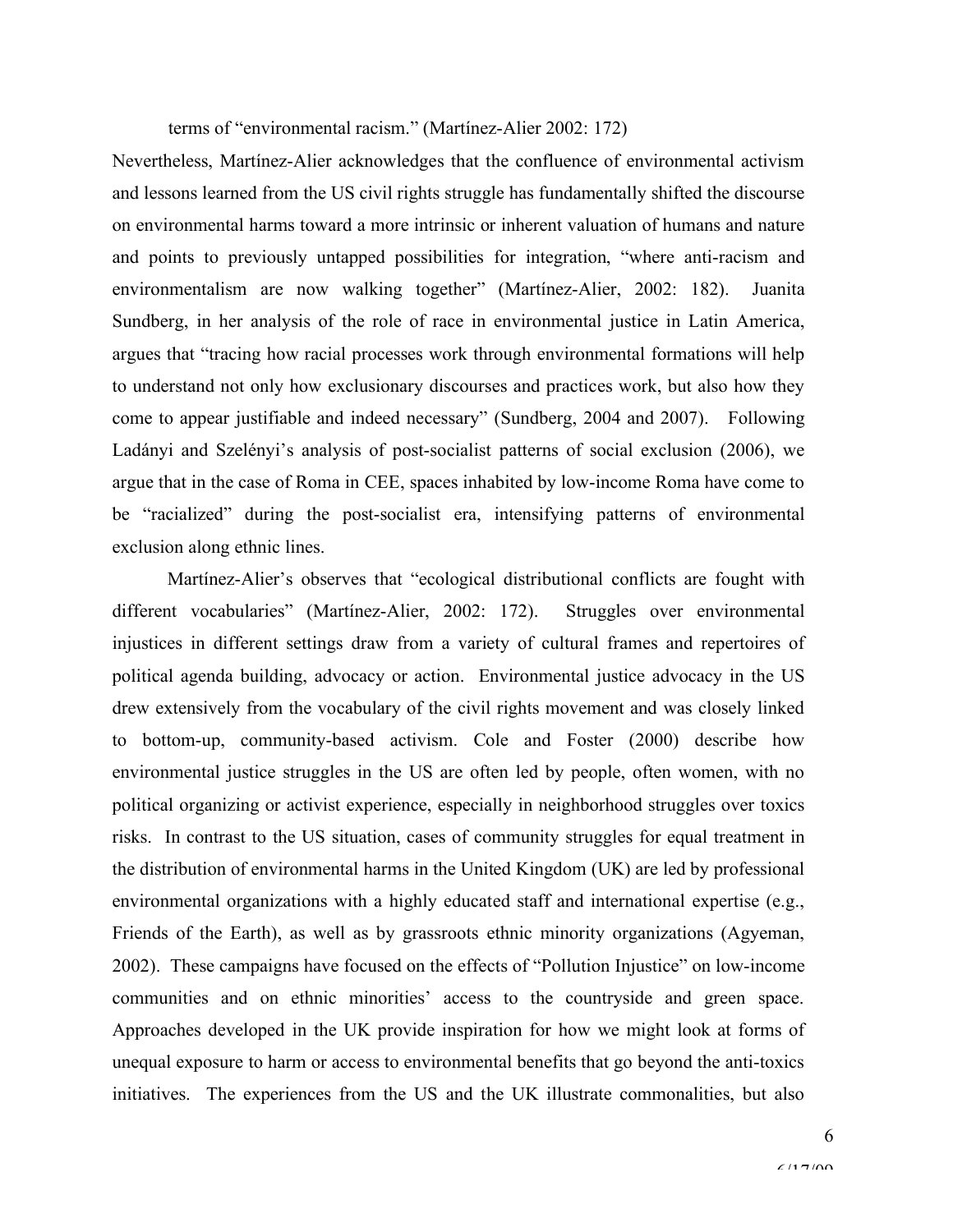different ways of constructing environmental justice and point to the importance of local conditions and vocabularies in analyzing the forms and scope of unequal treatment.

These possibilities could be expressed in CEE through the integration of environmental protection and social inclusion. To date, attempts at such policy integration or activist alliances have been rare; post-socialist policies addressing the conditions of Roma communities have been framed through an ethnic lens as "Roma issues," resulting in an ethnicized policy silo (Kovats, 2003; Trehan and Koczé, n.d.; Vermeersch, 2007). For mobilizations to be effective, activists in CEE must develop a vocabulary for addressing environmental injustices that is analytically applicable and strategically effective in the context of the European Union and especially at the local and national level in its newest member states. Such "vocabularies" are fundamental in the struggle for recognition that is so characteristic of environmental justice movements around the globe (Schlosberg, 2004).

One reason we have seen little overlap between environmental and social inclusion concerns is the fact that poor and minority communities have often been portrayed as indifferent to environmental issues (Mohai, 1990; Taylor, 2000). This social construction of the environment and "environmental subjects" or identities has practical, concrete effects. In the context of research on environmental justice movements in the United States, scholars have examined how activists have negotiated the politics of identity in multiethnic coalitions (Checker, 2001) and how ethnic identities may produce new kinds of environmentalist identity (Pulido, 1996). Scholars working on environmental politics in the global South have written extensively on the politics of indigenous people's identities (or "indigeneity") in relation to the environment (Brosius, 1997; Li, 2004). Arun Agrawal, studying a region where local villagers once set fire to colonial forest preserves, examines the production of new environmental identities through community participation in forest management (Agrawal, 2005). As we shall present in the next section, Roma in CEE are rarely perceived as "environmental subjects" by themselves or others although struggles for access to housing and public infrastructure have played a critical role in grassroots organizing in many Roma communities.

# **ENVIRONMENTAL INJUSTICE IN CEE: DYNAMICS AND DETAILS**

*Political Changes and Transition:* The debate on the causes of environmental problems and the distribution of adverse effects of industrial production in Central and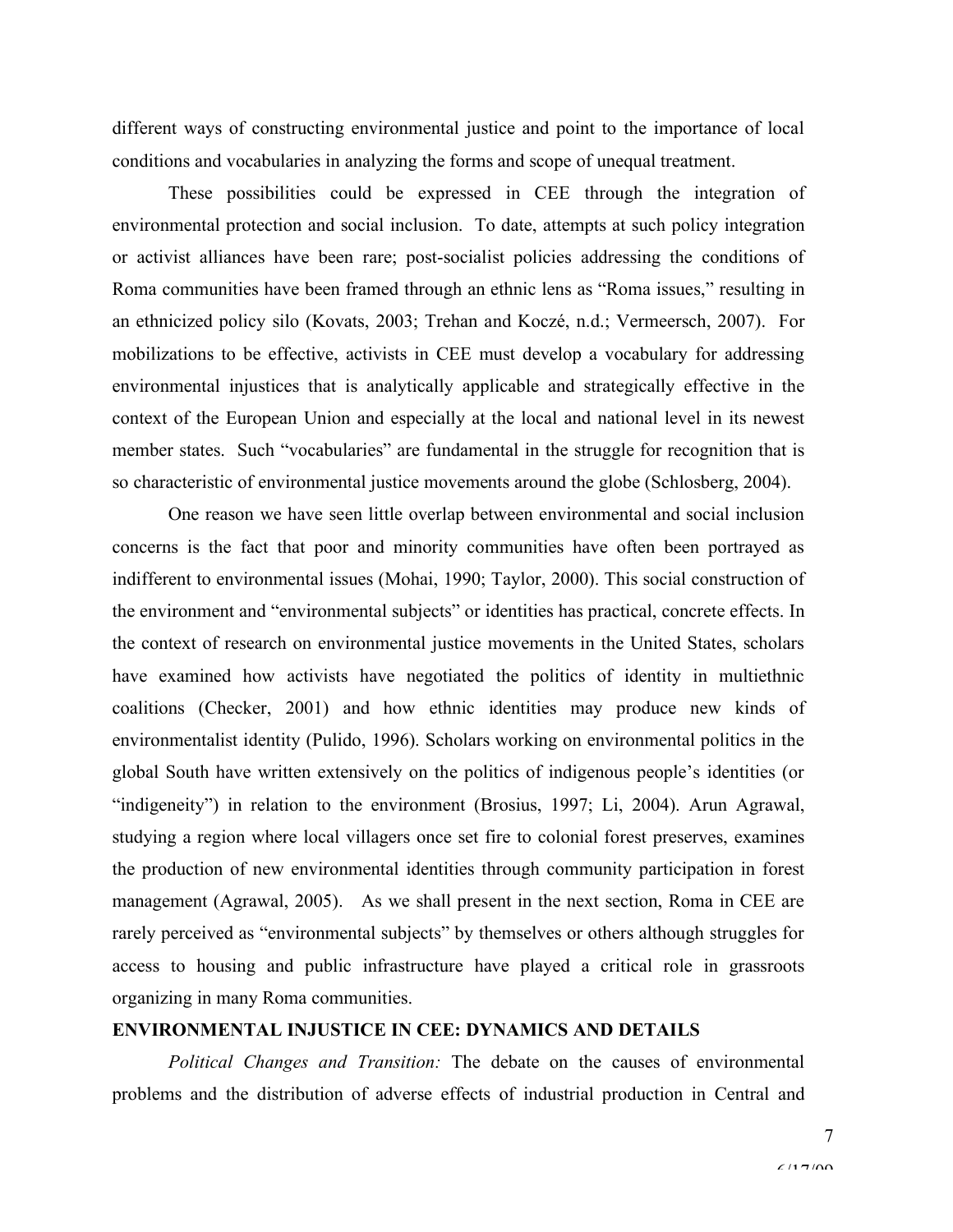Eastern Europe (CEE) has been delayed and simplified in comparison to other more developed countries. This is mainly due to the political oppression prior to the political changes of 1989 and limited access to literature, information and contacts from outside the state socialist sphere. The official party line under the former socialist regimes was that socioeconomic inequalities no longer existed and that conditions and opportunities were absolutely equal for all. In fact, in many countries throughout the region, the well-being of Roma rose as they were included as workers in the socialist industrial system (Kovats 2003). Social stratification and marginalized groups nevertheless existed.

Prior to 1989, all of the state socialist governments of CEE officially stated their commitment to environmental protection and established national parks and nature preserves beginning in the 1970s. In most cases, however, the party leadership gave priority to industrial development. Industrial priority was very similar to the policies of capitalist countries, but in the West by the 1960s and 1970s, a new emphasis on environmental protection and pollution began to emerge. In the centralized economies of CEE, this new path of development was not immediately pursued for several reasons. Public participation was discouraged, and so environmental movements developed slowly. Other reasons included a development framework of self-sufficiency that limited opportunities to transfer problematic production to other countries and structural barriers to a transition from industrial production to a service-economy.

In the late 1980s and early 1990s, public concern regarding the environmental impacts of industrial projects, such as dam construction and mining, grew (Harper 2005; Tickle and Welsh 1998; Pickvance 1998; Steger, 2008). Policymakers under the newly established regimes responded to this growing concern for environmental protection, but believed that environmental protection could be achieved alongside marketization through the democratization of political decision-making practices (Reilly 1989; Costi 2003) and the institutionalization of environmental protection. Post-1989 policymakers thus addressed a new array of environmental issues, but generally gave priority to privatization and economic development (Baker and Baumgartl, 1994; Dominick, 1998). Meanwhile, restructuring the economy, which was gradually done in the developed countries, took a rapid and to some extent chaotic path.

The early 1990s black-and-white portrayal of the free market system as a tool for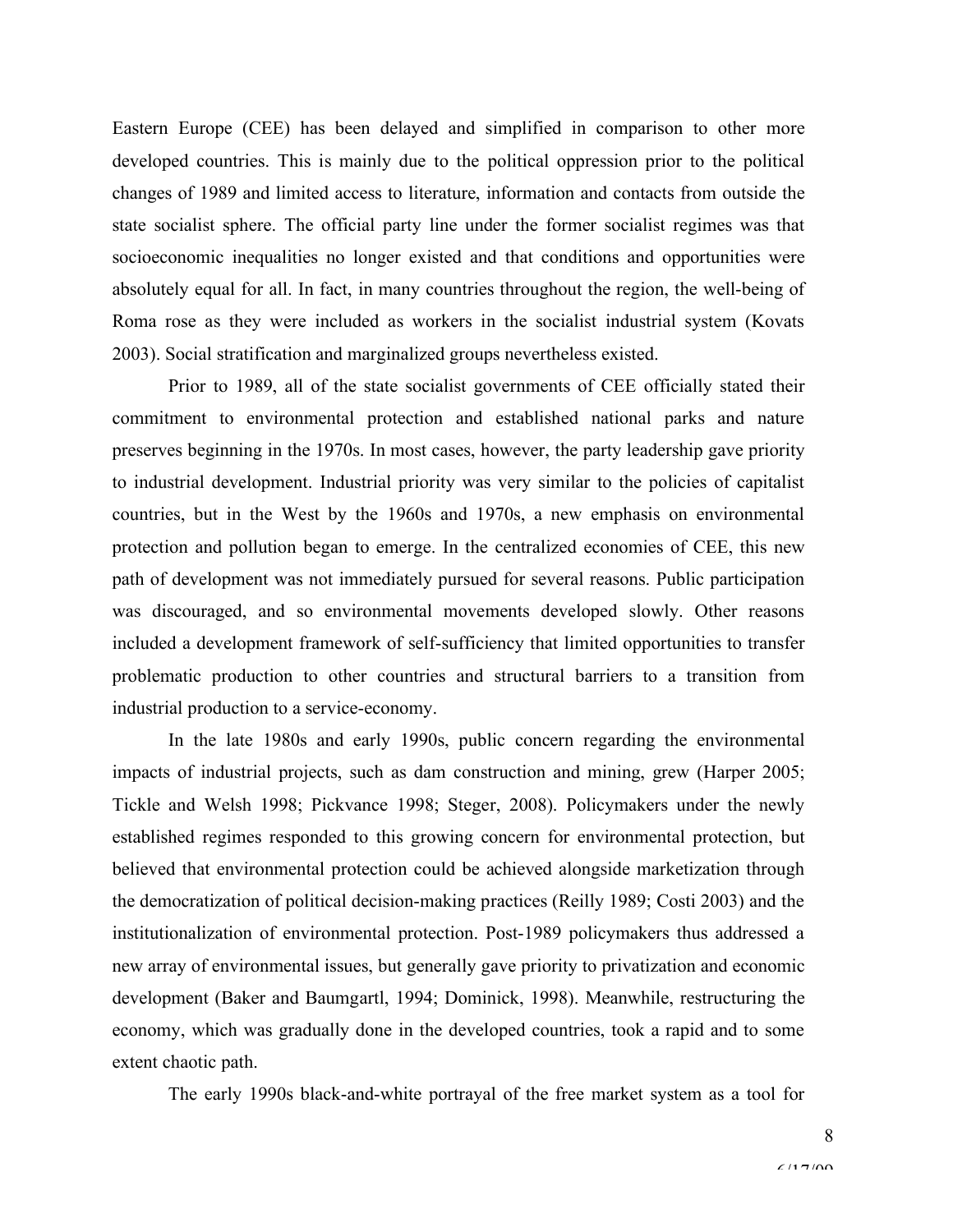solving all environmental (economic and social) problems has gradually been followed by disillusionment with the environmental and the social impacts of economic development (Gille 2007). While the environmental situation in CEE improved during the early stages of transition -- attributed in part to the decline in industrial production, and new environmental legislation motivated by the process of accession to the European Union (EU) -- industrial production and the subsequent environmental impacts are on the rise once again (Barnes and Barnes, 1999; McCormick, 2001). Economic hardships in post-socialist countries and subregions heavily pressure policymakers to allow (or support) projects based on a large-scale exploitation of natural resources or projects with adverse environmental impacts on the environment.

The transition to a free market economy in CEE countries has led to further impoverishment of groups and individuals with low adaptability to the new conditions (World Bank, 2000; Emigh et al., 2001). People in rural areas and workers with less education and marketable skills have suffered the most in the transformation (UNDP, 2002; World Bank, 2003). The newfound capacity to organize civil society organizations has not been able to compensate for the devastating effects of mass unemployment (Kovats, 2003). In addition to poverty, these groups are also particularly vulnerable when it comes to the adverse impacts of industrial development. These new circumstances have proven to be especially troubling in the case of the Roma of CEE, an ethnic minority experiencing a long history of discrimination and disproportionate levels of poverty throughout Europe.

With accession to the European Union (EU), CEE countries have had to make institutional and legal adjustments to meet EU standards. For example, much of the introduction of stronger environmental legislation in CEE countries is driven by EU accession and membership. The EU provides an emerging framework for the promotion of environmental protection, human rights, and health (Steger and Filčák, 2008). For example, in the Charter of Fundamental Rights of the European Union and European Union Sustainable Development Strategy (EU SDS), the EU has additionally drawn attention to the importance of social cohesion. Serious EU efforts in these realms, however, will require an elaborated regulatory framework that specifically targets environmental justice (Antypas et al., 2008). Furthermore, asserting a framework for such important measures does not always guarantee implementation, which can be challenging for new member states due to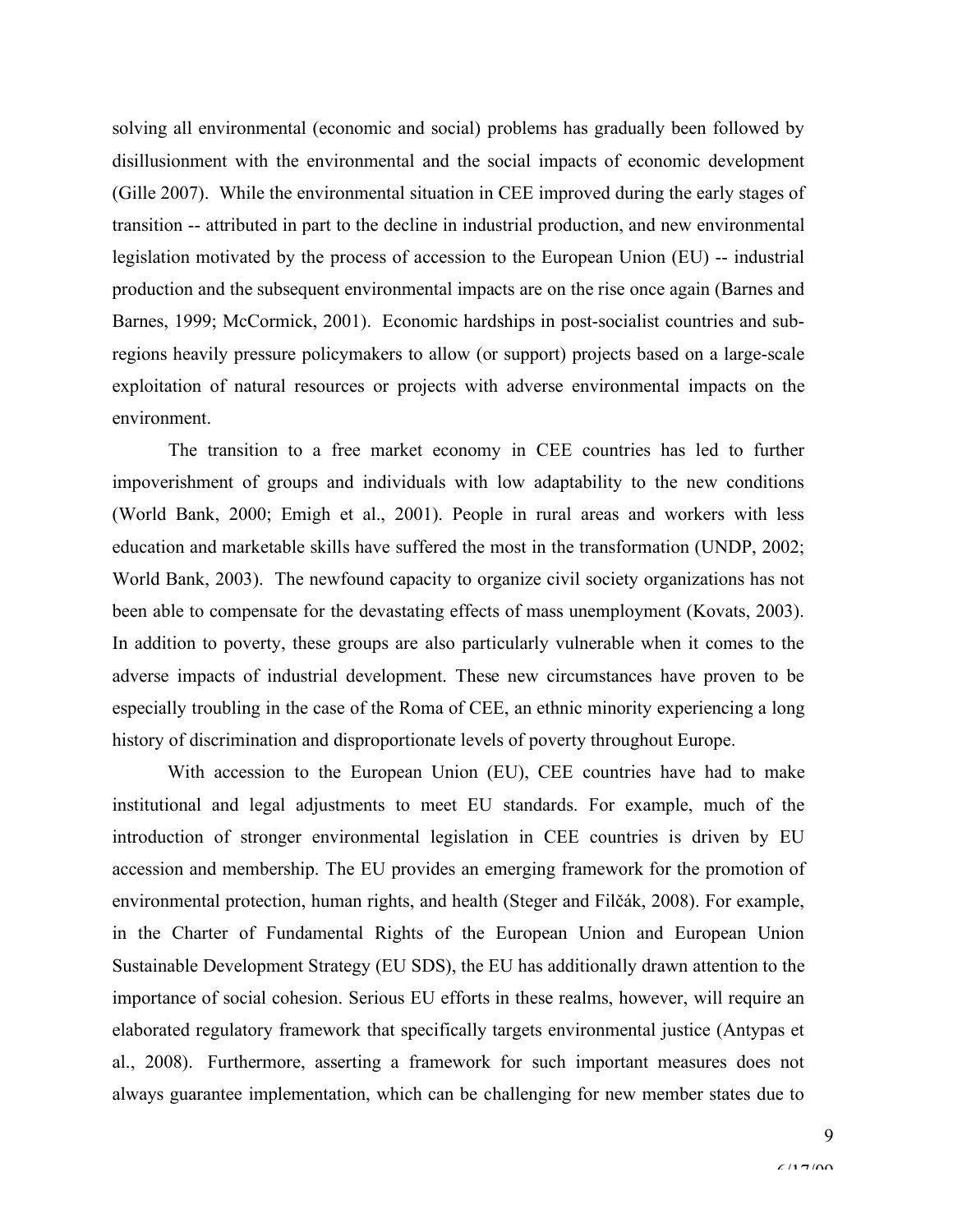various constraints, including economic and administrative barriers.

Still, one could feasibly argue that civic-based initiatives calling for environmental justice in Europe are definitively underway. The Environmental Justice Program at the Central European University, Center for Environmental Policy and Law convened environmental and human rights organizations from CEE and the US to promote environmental justice in Europe and across the globe (see www.cepl.ceu.hu/ejp). Several local, collaborative efforts between environmental and human rights organizations (particularly those focusing on Roma issues) have been inspired by this transatlantic initiative to address environmental injustices in CEE (Pellow et al., 2005). Friends of the Earth in collaboration with the Economic and Social Research Council and the London School of Hygiene and Tropical Medicine have also worked to strengthen environmental justice in Europe (ESRC, 2001). The Health and Environment Alliance (HEAL) in Brussels supported research to explore the health implications of environmental injustices, and lobbies at the EU level to specifically consider environmental justice issues in the promotion of environmental protection and health. Housing rights violations are increasingly articulated as environmental injustices and environmental laws are being applied to mutually address environmental problems and social injustices.

# *Social Construction of the Roma*

Majority groups in Europe have alternately romanticized Roma as carefree, creative spirits or denigrated them as profligates and social parasites (Hancock, 2002; Lemon, 2000). These twin stereotypes contributed to the marginalization of Roma in feudal and capitalist peasant economies, in the state socialist collective economy, and in the post-socialist, deindustrializing economy. The transformation from state socialism caused a decrease in mining, heavy industries, and agricultural production, and new technologies have reduced the demand for unskilled workers. Roma, who left traditional trades during the socialist era to work as miners, woodcutters, unskilled factory workers, and seasonal workers on cooperative farms, are no longer included in the labor force. Post-socialist economic reorganization has deeply affected non-Roma inhabitants of villages. As the Roma were among the first who lost their jobs, the non-Roma focused on protecting the remaining opportunities. Since Roma are no longer needed for the villages' economies, from the perspective of the majority, there is no reason to have them in the village. In some cases,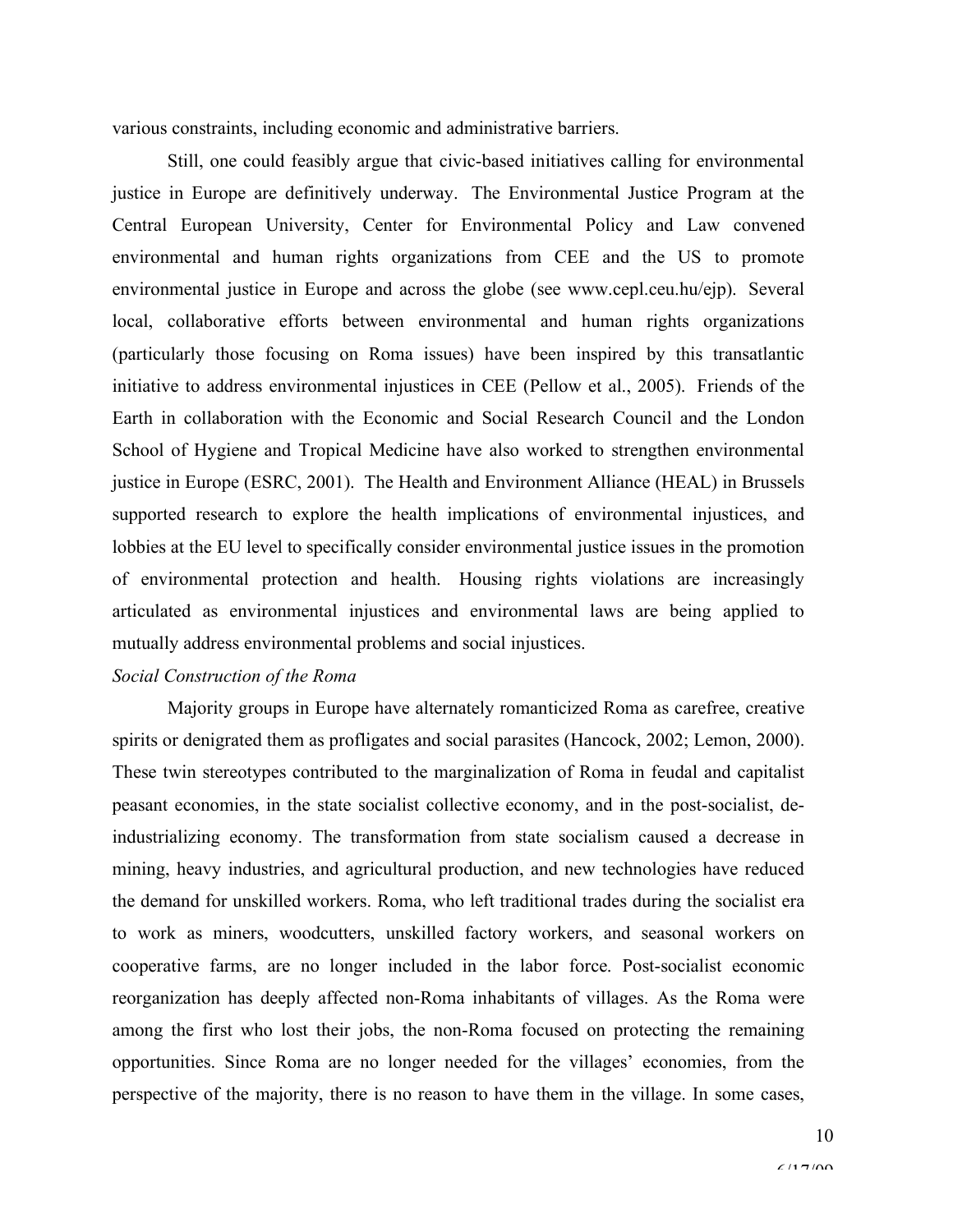this has led to a phenomenon of "white flight" from villages and the creation of "rural ghettos"—once multi-ethnic villages now populated solely by the poorest Roma (Ladányi and Szelényi, 2006).

At the present time, Roma are not recognized and for the most part do not see themselves as environmental subjects. Nevertheless, struggles over access to housing and public infrastructure and vulnerability to floods were key issues in early Roma civil rights mobilizations in Hungary (Ladányi, 1991). As Agrawal's work demonstrates, environmental identity is malleable and can emerge in a relatively short period of time. Increased Romani participation in environmental projects and decision-making may result in the development of new environmental identities, but these identities will have to contend with pre-existing stereotypes of Roma.

Contemporary environmental discourses tend to portray marginalized and indigenous people in either of two ways: as noble savages or as environmental profligates (Krech, 1999). Unlike indigenous people, however, the Roma in Hungary are not associated with a timeless, revered "environmental ethic"—perhaps because they were excluded from owning land (Csalog, 1994). In fact, the most destitute Roma have been chided for their short-sighted use of environmental resources: heating the house with forest wood and parts of the house itself (Ladányi and Szelényi, 2006; Autonomia/UNDP, 2004), engaging in extremely hazardous scrap metal processing, and allegedly overharvesting snowdrop flowers to sell in the city. While many observers acknowledge the structural inequalities and histories underlying Roma communities' rural and post-industrial indigence, the fact remains that non-Roma widely see the Roma as a group that profoundly lacks environmental awareness.

Since 1989, there has been a push from both Romani activists and the Hungarian state, for example, to identify and organize Roma as an ethnic group and to target policies towards them. Strategically speaking, many activists and politicians fear that "ethnicizing" political issues of Roma communities marginalizes those issues and promotes stereotypes, but without targeted programs, there is little incentive for members of the majority group to consult or include minorities (Kovats, 2003; Vermeersch, 2007). New alliances between environmentalists and Roma civil rights activists need to form in order to address environmental justice concerns without shunting them into an "ethnic politics" ghetto.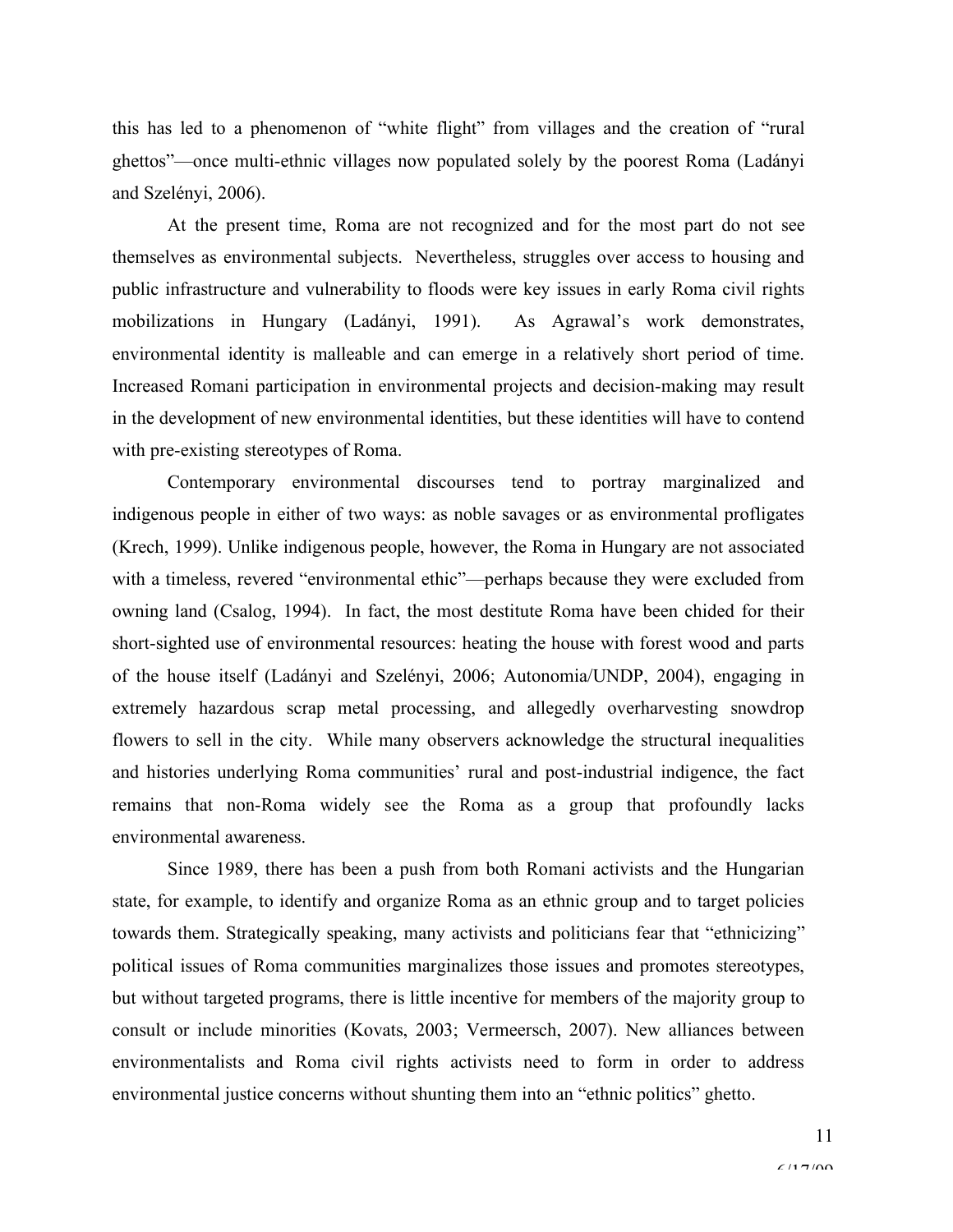With Central and Eastern European countries' accession to the European Union and the election of the first Romani members of the European Parliament (MEPs) in 2004, European-level programs increasingly encourage targeting and inclusion of Roma constituencies as part of social cohesion policy. This may create a political opportunity for collaboration between environmentalists and Roma activists that could potentially produce new forms of environmental identity and reduce stereotypes of Roma as environmental profligates.

# *Racialization Processes and the Creation of Environments "Beyond the Pale"*

Roma have experienced a long history of discrimination and persecution in Europe (Crowe, 1995; Hancock, 2002). Interethnic relationships between Roma and non-Roma in CEE have varied across time and space, and Ladányi and Szelényi observe a historical pattern of cyclical change in which periods of relative integration are followed by periods of increased hostility and segregation (2006). The interwar period and the postsocialist period, in their schema, were marked by downward mobility and increased spatial segregation of Roma communities in Hungary, Romania, and Bulgaria. It is in the context of these cycles that patterns of environmental exclusion have come into being.

More than fifty years later, poor Roma settlements throughout the region are located on the outskirts of villages, separated from the majority population by roads, railways or other barriers, and disconnected from water pipelines and sewage treatment. What role did environmental conditions play in the selection process? Is it an accident that Roma shantytowns are frequently located next to landfills, on contaminated land, or that they are regularly exposed to floods? Why do water pipelines end on the edges of their settlements, so that people have to walk miles every day just to collect potable water for cooking and drinking?

Roma settlements can be born out of or become problematic sites. In either case, land that is inhabited by the Roma can increasingly become a receptacle for environmental harms or a sphere within which environmental goods and services are denied. Non-Roma may construct these areas as devalued lands considered "beyond the pale." Settled areas, whether or not they are already environmentally degraded, are vulnerable to being designated sites for both formal and informal environmentally problematic projects and activities (e.g., the location of a new landfill or illegal waste dump) as well as being ignored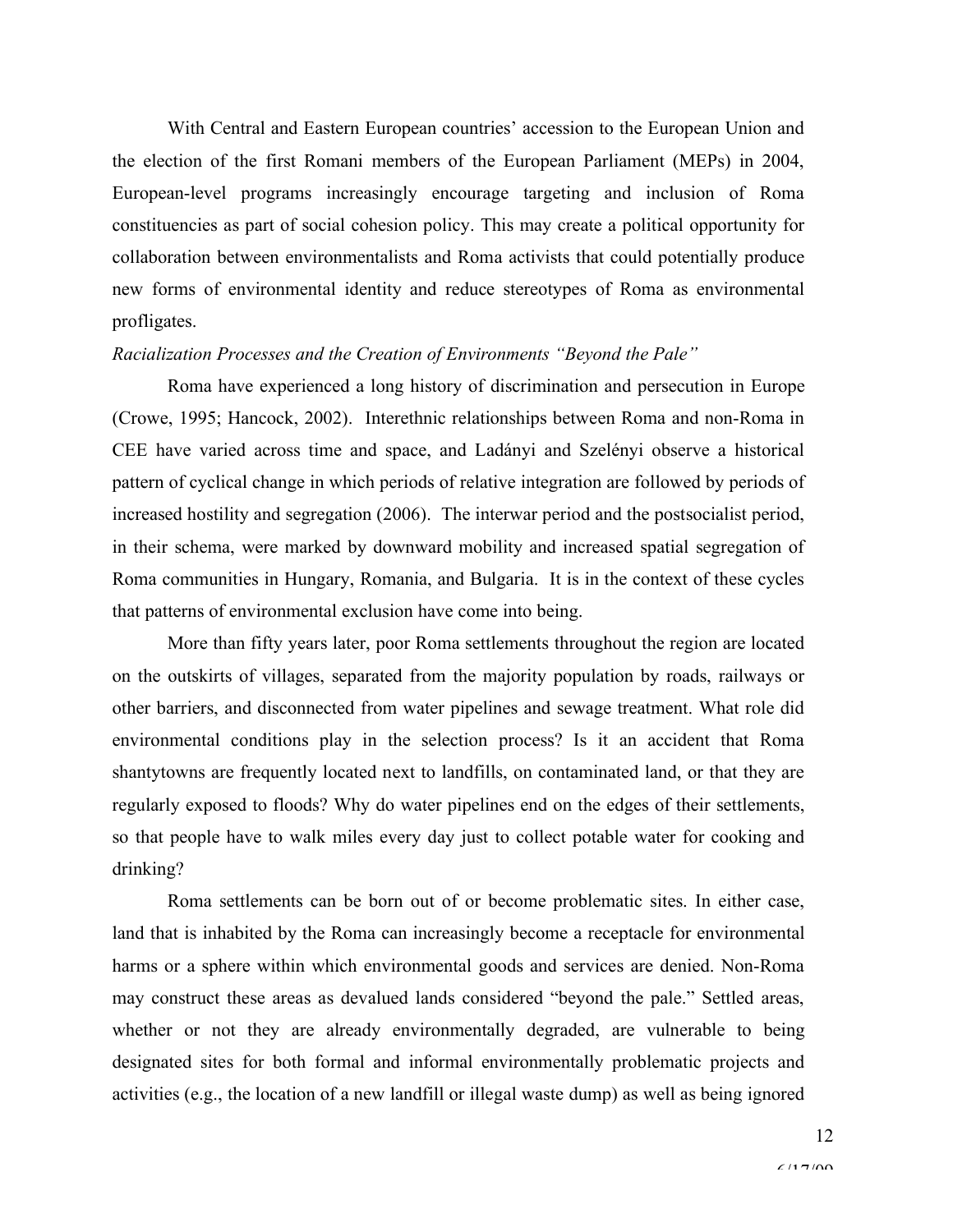when it comes to infrastructure developments or improvements (e.g., public water system and/or sewage treatment). Additionally, as new development plans are underway, one of the first stages may be to shift the Roma from centrally located (and increasingly valuable) areas to other places on the periphery where opportunities, resources, and services can be scarce.

The expression, "beyond the pale," historically referred to territories in Ireland where the English did not settle. English colonizers' civilization stopped at the boundary of the pale, and beyond the boundary of the pale, uncivilized and unruly segments of society could be found (Quinion, 2008). What might usually be considered unacceptable behavior in most places, could be tolerated in areas "beyond the pale." The term has come to mean territories that are not subject to the same rules or norms as much of the surrounding area. They are spaces characterized by what Valerie Kuletz terms "deterritoriality": "the loss of commitment by modern nation-states (and even the international community) to particular lands and regions" (Kuletz, 1998: 7). In the context of contemporary Europe, in which urban space is increasingly marked by class and ethnic hierarchies, poor Roma communities fall outside the "west" and the majority society despite the fact of their EU citizenship:

EU accession for the post-socialist countries has resulted in a de facto centre and periphery within Europe itself, thus exacerbating the already marginal economic and political position of Roma in Europe, whose communities continue to subsist as internal colonies within Europe. The multiple levels of colonization, for example, Western over eastern Europe, propels eastern Europeans to show their 'western credentials' by increasingly separating themselves from Roma, otherising them further, and thus fueling the racialised social pecking order (Trehan and Koczé n.d.: 27-8)

In the case of low-income Roma communities in Slovakia and Hungary, "beyond the pale" constructions of space may have multiple impacts on people and the environment. In addition to any pre-existing environmental threats, such racialized constructions invite additional or compounded environmental or health stresses and impacts. Standards or mitigating measures are more "flexible." Moreover, once constructed as a place "beyond the pale," a vicious cycle can ensue in which overall conditions decline at multiple levels.

While environmentally damaging activities, within the purview of settlements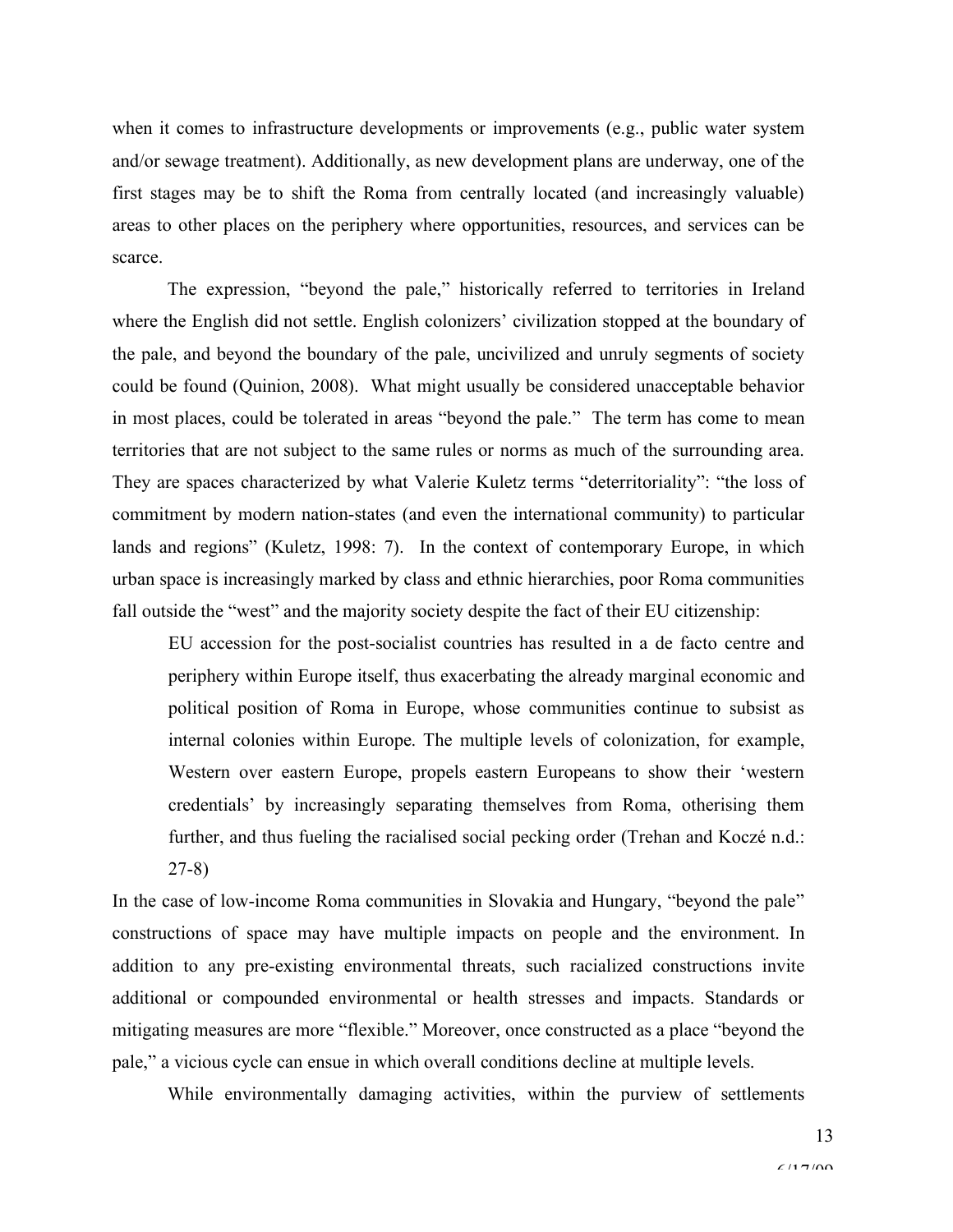labeled "renegade," may be accepted (and legitimized) by non-Roma, resistance from "beyond the pale" faces multiple obstacles. Roma may generate certain pressures on the decision-making process (mostly if they are supported by external agents like NGOs), but their influence is very circumscribed. The division between spaces occupied by Roma and non-Roma may have a tendency to deepen. People living in the marginalized space will be further exposed to environmental threats and their access to environmental benefits may be further diminished. Communities may find themselves surrounded by waste from cities or exposed to the construction of problematic facilities. When Roma communities demand access to public infrastructure or improved environmental conditions, local authorities often respond only if there is specially targeted funding from a "Roma program," rather than making the politically unpopular move of allocating regular municipal funds toward a Roma neighborhood.

#### **ENVIRONMENTAL JUSTICE RESEARCH IN CEE: TWO CASE STUDIES**

Research and activism on environmental justice in CEE is relatively new. The environmental justice framework offers activists and policymakers the opportunity to bridge three of the most critical policy areas for CEE countries today: environmental protection, social cohesion, and health with a special focus on widespread and persistent discrimination against members of the Romani ethnic minority (Steger et al., 2007). Current research on environmental justice concerns within CEE countries is focused on site-specific case studies. Research, case studies in particular, demonstrate the role of discrimination in exposure to environmental harms on Roma settlements and in some cases, the subsequent health impacts (Filčák 2007; Harper 2006; Gille 2002; Steger et al. 2007). An overview of these indicates that the following issues merit special attention: exposure to environmental hazards including natural disasters such as risk of flooding, and lack of basic facilities including potable water, solid waste disposal, and sewerage.

#### *Case Study: Slovakia*

Filčák's research on environmental inequalities in eastern Slovakia uses rapid rural assessment survey data and in-depth case study research to uncover the dynamics of environmental inequalities in that region. Slovakia, one of the European Union's new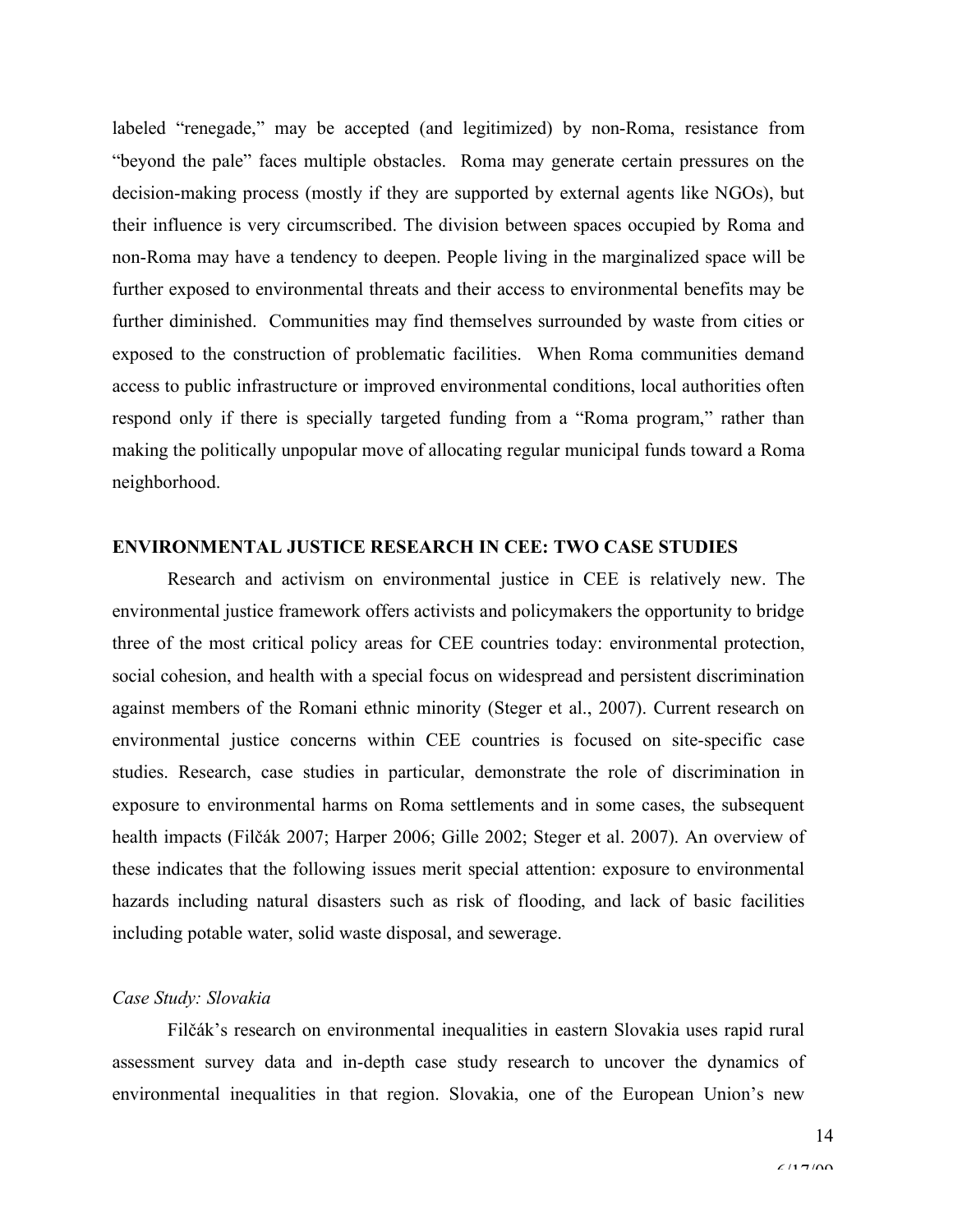member states, is a country facing many social, economic and environmental problems affiliated with rapid reforms of policies, global economic development and domestic pressures. Environmental pressures, a high poverty rate and growing regional disparities are among the most significant problems at the local level.

The region of the country where the transformation impacts and affiliated problems are most visible is eastern Slovakia, which is a rather diverse region. There are two popular national parks in the north (High Tatras Mountains and Slovak Paradise), an extensive east-Slovak basin in the southeast, and forest areas in the central part. Industrial production has been traditionally concentrated in the Middle-Spis region around the town Spišská Nová Ves, with a long record of mining, metal processing and industrial production dating back to medieval times.

Current conditions have roots in the land distribution decisions that came at the end of World War II. Czechoslovakia had been liberated and among the first laws adopted by the newly formed government was the "Directive on Governing Certain Conditions of Gypsies," where section 2 states: "In villages where they [Roma] have dwellings in proximity to public, state-owned and other roads, the dwellings will be removed, placed separately from the village on distant places selected by the village" (Jurova, 2002). This was neither the first nor the last attempt to regulate Roma settlements and separate them from villages of non-Roma. As newcomers to villages with practically no resources to buy land, Roma were allowed to settle only in places allocated to them by non-Roma decisionmakers.

After the Second World War, the mining, metal-processing and chemical industries were given priority in planning and investment. As a result, there are many environmental "hot spots" of old environmental liabilities in the region. The most important industrial and business centers today are Prešov (textile and timber), and Košice (iron mills, metal processing). Traditional agriculture, which is in decline, has been gradually replaced by the tourist industry as the fastest growing segment of the economy.

The region is among the poorest in the European Union. It belongs to Nomenclature des Unités Territoriales Statistiques (NUTS) II category according to the European Union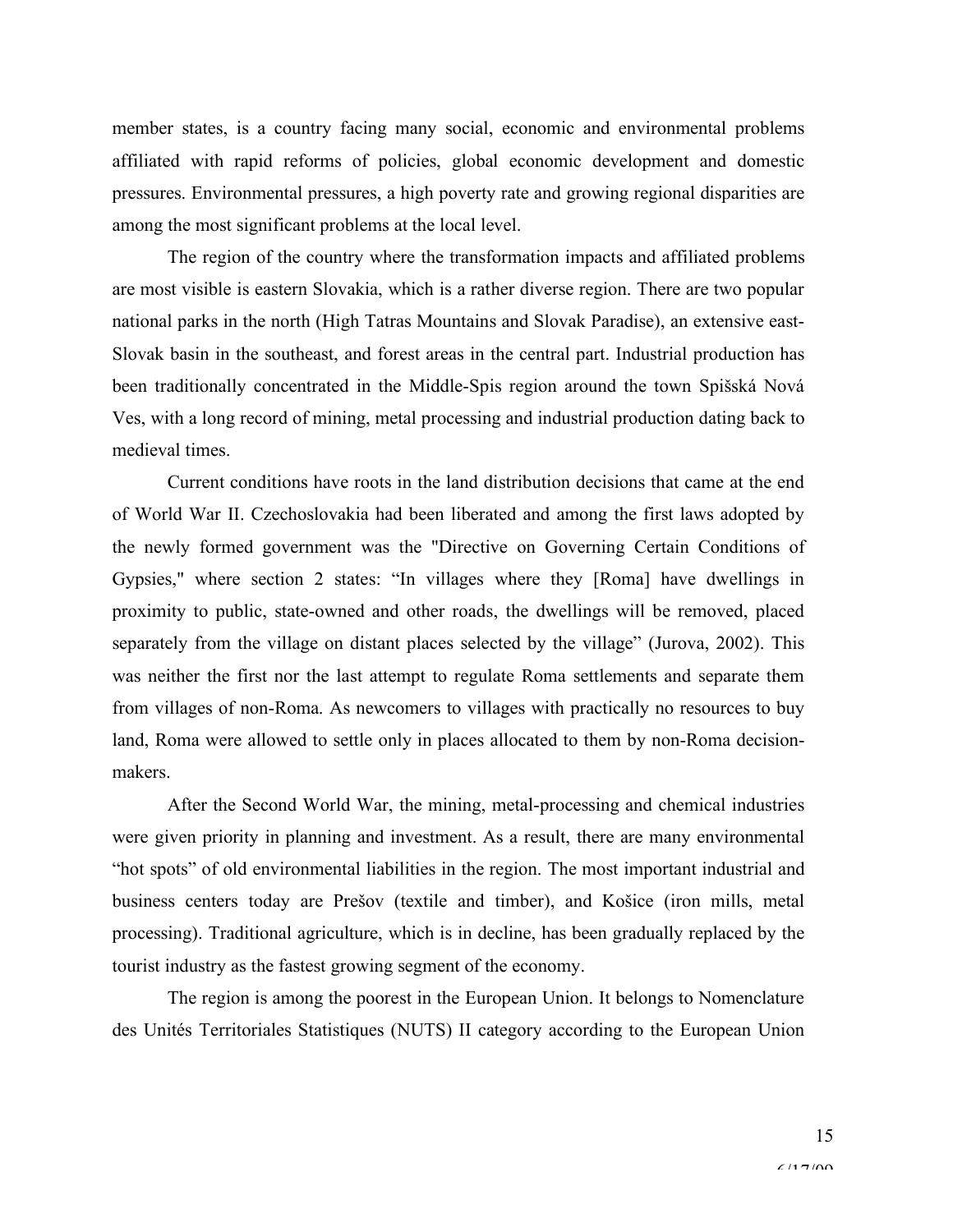classification and consists of two counties: Prešov and Košice.2 These counties have the highest share of population dependent on social assistance (16.1% and 18.9% respectively) in Slovakia, with unemployment rates above 20%. Average monthly income of a household member in Prešov County is the lowest in the country.3 In January 2004 the average registered unemployment rate in Slovakia was 16.6%, in the capital Bratislava it was 3.7% while in the Košice region it was 23.4% (Slovak Ministry of Employment, Social Affairs and Family, 2008).

The latest data on the size and conditions of the Roma communities in Slovakia are from the 2004 survey carried out by a group of sociologists from the Social Policy Analysis Center (SPACE) Foundation and Institute for Public Affairs Bratislava with the support of the World Bank and Canadian International Development Agency. The survey, conducted for the office of the cabinet's plenipotentiary for Roma communities, indicates that 320,000 Roma live in Slovakia in 1,575 integrated and segregated settlements (Juraskova, et al., 2005). Most of them are located in eastern Slovakia, where there is also the highest concentration of segregated settlements.

Out of the identified 619 segregated Roma settlements in Slovakia, as many as 418 are located in the eastern part of the country. In this poor region Roma are the poorest of the poor. Social stratification is high, and a significant number of Roma live in the absolute poverty of rural shantytowns. There are Roma settlements in these areas with almost 100% unemployment; people are unable to afford basic utilities (e. g., water, electricity or heating) or even food (UNDP, 2002; World Bank, 2003; Scheffel, 2005).

Filčák conducted field research (as the main source of qualitative data for this work) in the eastern part of the Slovak Republic in the period 2003-2005. The core of the fieldwork is in two case studies, involving five settlements. These are Pätoracké and Zabíjanec settlements in the case study of Rudňany, and communities in Hermanovce, Jarovnice and Svinia in the Upper Svinka Watershed case study. Selection of case studies

 $\overline{a}$ 

<sup>2</sup> NUTS - *Nomenclature des Unites Territoriales Statistiques* or sub-national administrative areas within the European Community.

<sup>3</sup> In the case of Košice, better macro-data are influenced by the performance of Košice as a regional hub and the second largest city in the country.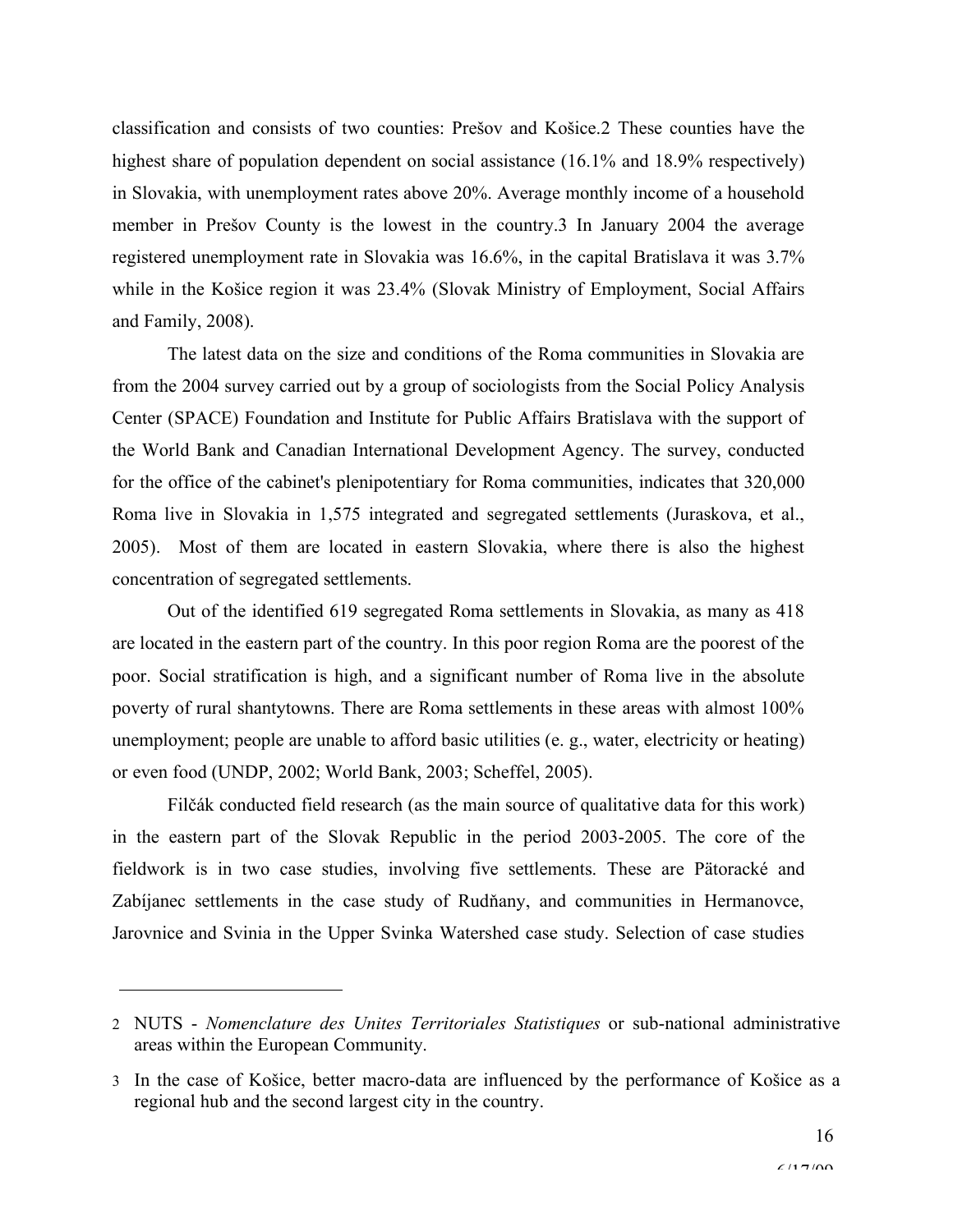was done based on the initial evidence of the inequalities in the distribution of environmental benefits and harm collected during the pilot study done prior to the main research. Both cases were identified to fulfill the characteristics of environmental injustice cases. In the case studies the history of environmental injustice, social processes, the role of stakeholders, and class and race effects on the distribution of environmental benefits and harm were studied. Outcomes of the case studies were analysed vis-à-vis a regional survey done on a random sample of 30 settlements. The contribution of this regional research was meant to be threefold. The first contribution was to provide a broader picture of the environmental and social conditions of Roma settlements in the area. The second contribution was to validate the selection of case studies and their relevance for analyses of a broader picture of environmental injustice. And last but not least, disclosure of other potential forms and impacts of environmental injustice not described in the case study research was sought. The regional research was conducted using Rapid Rural Appraisal methodology, which is built on qualitative research techniques.

Four main patterns of environmental injustice were identified in the research. Patterns of environmental injustice are defined here as specific, representative types of interactions between humans and the environment, where environmental benefits and/or harm are unequally distributed. They are used for the description of the interactions leading to environmental injustice and for analyses of the dynamics behind them. Construction of the patterns helps to understand the dynamics of the social processes contributing to their origin and serves for better analyses of opportunities offered by development policies (focusing especially on environmental management) to reduce vulnerability of the affected people to environmental injustice and improve their well-being.

The four patterns of the unequal distribution of environmental benefits and harm identified in the research are: 1) exposure to hazardous waste and chemicals (settlements at contaminated sites); 2) vulnerability to floods; 3) differentiated access to potable water; and 4) discriminatory waste management practices. While the four identified patterns of environmental injustice may not (and probably they do not) represent all potential forms of environmental injustice, they summarize patterns identified in the field research.

The patterns represent four specific types of unequal distribution of environmental benefits and harm. Although different in forms and scope, they possess several common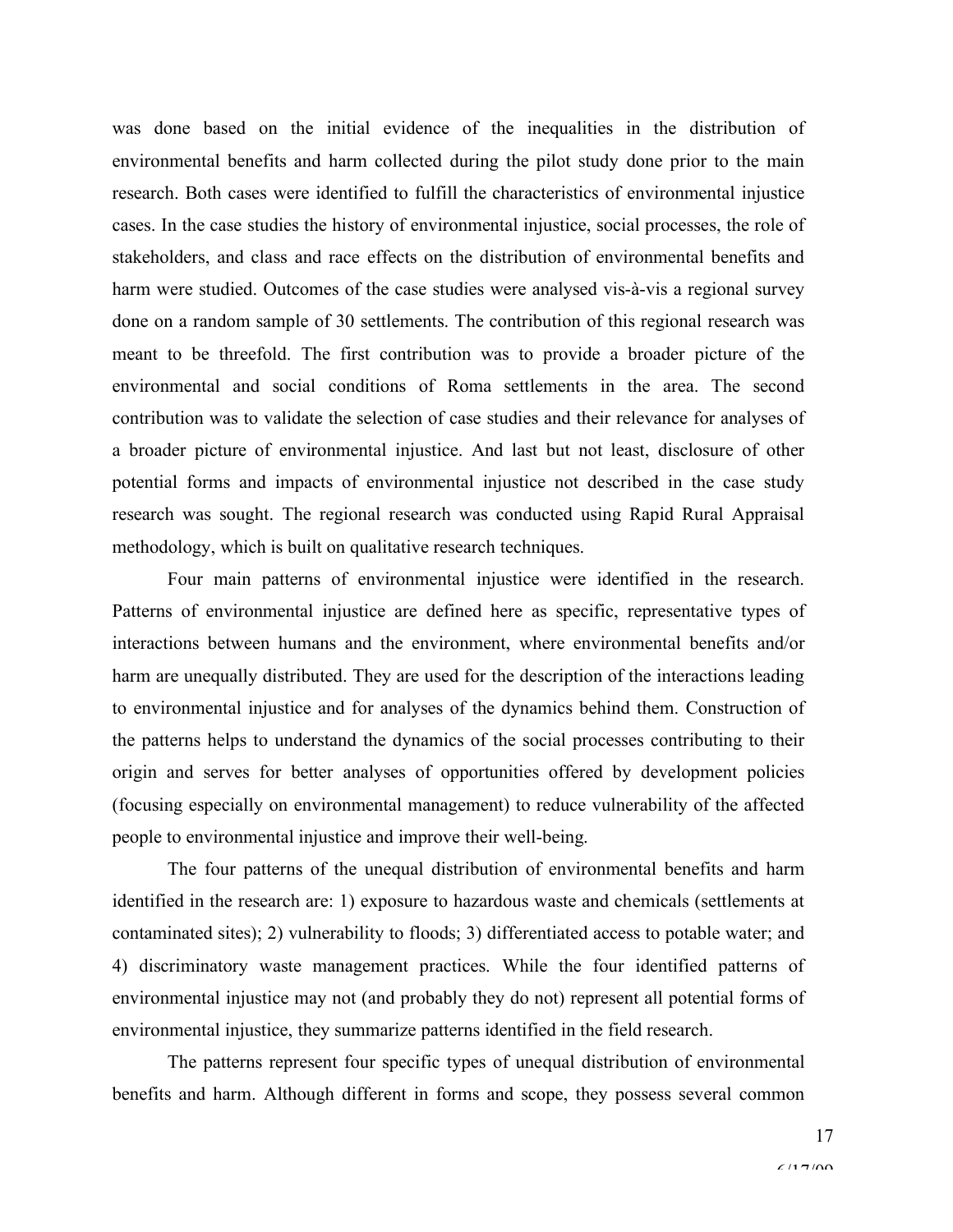features. They are the outcome of division in the villages, where through social processes the weaker group (Roma) is unequally exposed to adverse environmental impacts or has limited access to environmental benefits. The location of settlements, management of natural resources or waste is largely an outcome of conflicts over space in villages, and the environment plays an important role in the struggle. An interview with a 47-year-old Roma man from Pätoracké from the summer of 2004 illustrates some of these points:

PF: Gadjos [non-Roma] did not want us in the village, they told us to leave.

Filčák: Were you threatened to leave?

PF: They said we should leave, so we did. I don't remember exactly, I was kid in those times. Somebody told us there were rooms empty [in the former administrative building]. It was also closer to my father's work.

Filčák: Were you aware that this place may sink down and that there is dirty land around?

PF: We were happy to have a place to stay. I want to move to these new houses but the mayor doesn't want to build more of them for us.

Case studies outcomes analyzed vis-a-vis broader regional survey provide data for identifying patterns of society-nature relations and unequal exposure to environmental harms (or access to environmental goods respectively). This helps us to explain dynamics of environmental marginalization. Filčák identifies three main factors influencing decisions of the majority towards the selection of environmentally problematic places for Roma settlements. These are:

- Economic interests (the price of the land/real estate value, commercial potential);
- Ethnic discrimination and spatial distance (proximity to the main village and racial prejudices/the effort to push Roma out of the main village), and
- Competition over resources (entitlements, management of the resources and access to employment).

Economic interests are a very powerful driving force behind decision making, but ethnic discrimination also plays an important role. Non-Roma do not want Roma in the main village and are often able (as illustrated in the case of Rudňany) to find ways to push them to the outskirts. Environmental conditions may (mainly through their impact on the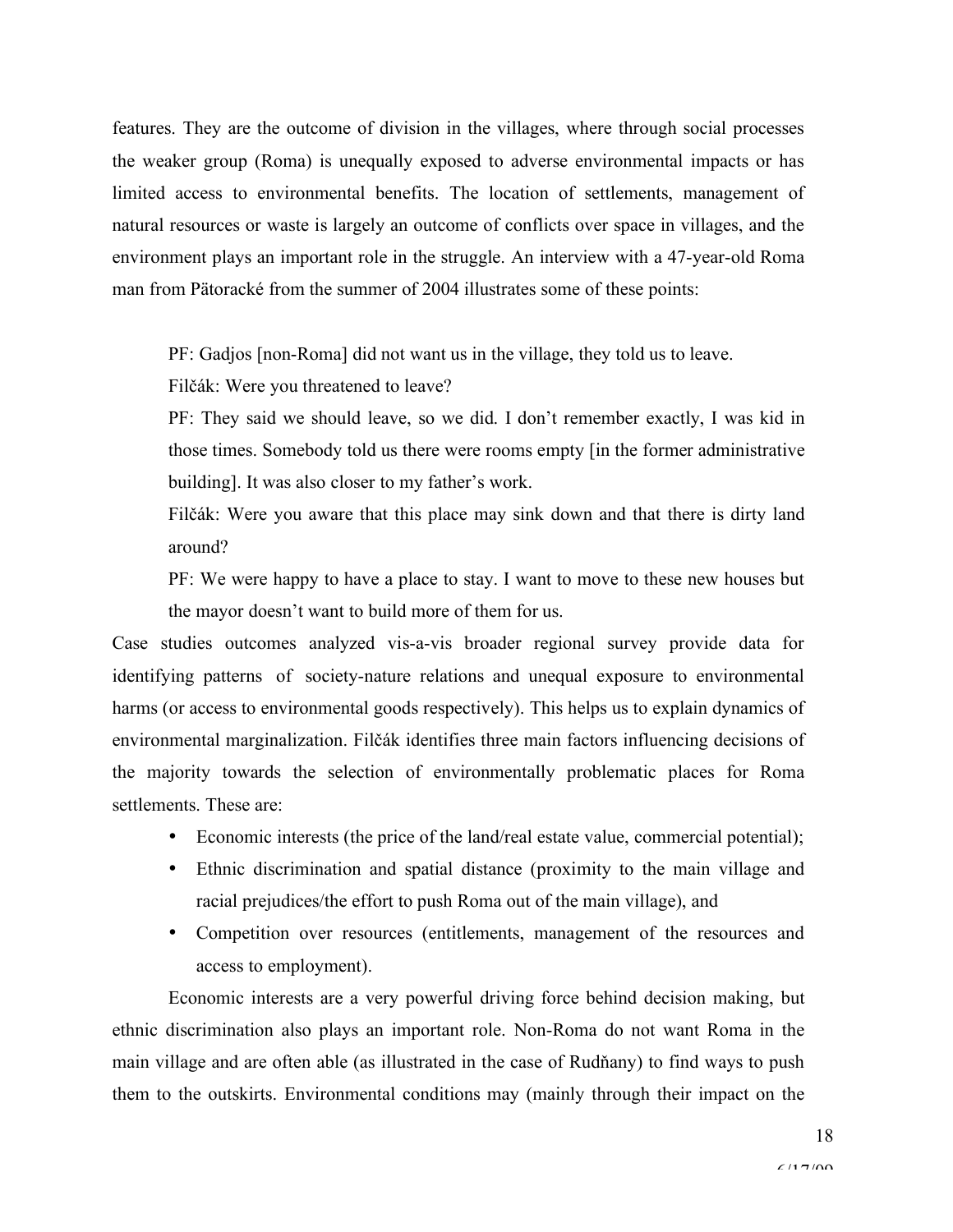value and commercial potential of the land) play a decisive role in the selection of places for settlements. As Anna Husarova from Jarovnice points out in her account on how the Jarovnice shantytown was built:

[After the war] survivors had to settle next to forests, in the middle of fields or on riverbanks. These were the only places where they were allowed to settle down and start over. They built huts and began to call them flats. No attention was paid to them, and they were given no help. (Horackova 2000)

Environmental discrimination does not stop with the selection of places. Once the places for the settlements are selected and inhabited by Roma, they may become places for other environmentally unfriendly activities. The municipality in Rudnany regularly collected waste from the non-Roma part of the village and illegally deposited it near the Roma shantytown in Patoracke. A commercial landfill for supermarkets was built in 2005 in the Roma part of the village of Svinia. These and other cases indicate that parts of villages inhabited by Roma are considered to be "lost" for any meaningful investment, and the local council is well aware of the fact that Roma, as the least powerful group on the local level, will not generate sufficient pressure to prevent this type of land use. The space is then constructed as "beyond the pale." It means conceptualization of Roma village sections as "beyond the pale" spaces where environmentally controversial practices are (or may be) gradually concentrated.

## *Case Study: Northeastern Hungary*

In spring 2007, Harper conducted a participatory action research (PAR) project with members of the Sajó River Association for Environment and Community Development (*Sajómenti Környezet- és Közösségfejlesztök Egyesülete,* or SAKKF) in Sajószentpéter, Hungary. SAKKF is a grassroots community organization located in a predominantly Roma neighborhood near the Sajó River wetlands in Sajószentpéter, Hungary. Participatory action research is a methodology in which members of a community or organization take an active role in studying problems alongside a traditional researcher in order to develop strategies for change. Yvonne Wadsworth writes: "participatory action research is not just research which we hope will be followed by action! It is action which is researched, changed and reresearched, within the research process by participants" (Wadsworth, 1998). In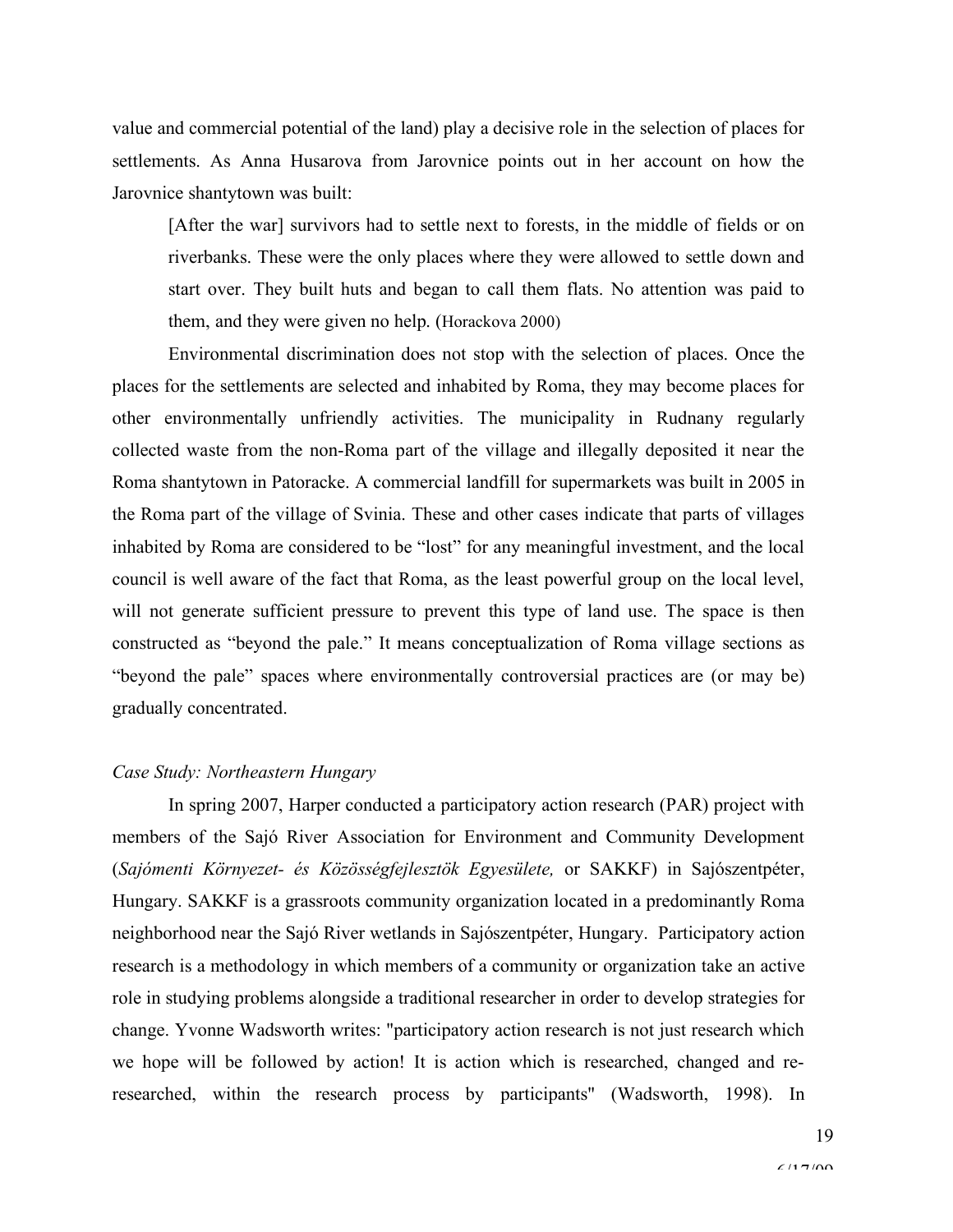Sajószentpéter, the collaborative project harnessed the power of visual images and critical discussion to examine positive and negative aspects of the community's environment, using PhotoVoice research methods. Through mutual engagement in research and action, the PAR team sought to assess and improve environmental and public health conditions for the community, to gain access to environmental decision-making, and to organize individual and collective actions toward a more livable, just, and sustainable future.

Harper and Jutka Bari, the president of SAKKF, developed a research plan involving young people from the community as researchers. They were attracted to the PhotoVoice research method because of its potential to attract the interest of young people and to rapidly generate visual data on environment and health issues. Developed by public health scholars Carolyn Wang and Mary Ann Burris, PhotoVoice is a PAR method in which a group of community members uses cameras to take photos on a theme (Wang and Burris, 1997). The photos are then selected by photographers themselves and used in group discussion to elicit comments. PhotoVoice research is aimed not only at raising awareness in a community but also at communicating with policymakers and representatives of institutions that are often inaccessible for members of disadvantaged groups. Throughout the PhotoVoice research process, participants discuss their ethical relationship with their photographic subjects, changes they would like to see in their lives, and strategies for collective action to address problems depicted in the photos.

Sajószentpéter (pop. 14,000) was a minor industrial center near Miskolc in northern Hungary for most of the twentieth century, producing glass and coal until the factory and mine were privatized and closed down following the collapse of state socialism in the early 1990s. The entire population of the town lost its livelihood in the space of a few months, and no new employers have appeared in the subsequent decade and a half. Surrounded by fields and the Sajó River wetlands, the predominantly Roma neighborhood where SAKKF is based is at least 100 years old and has over 2000 residents, most of them Roma. Connected to the rest of town by a bridge, the community is a two-minute walk to the main square where the mayor's office is located.

Harper and Bari first met in 2005, discovered their common interest in understanding connections between Roma communities and the environment, and decided to work together on these themes. The founding members of SAKKF had included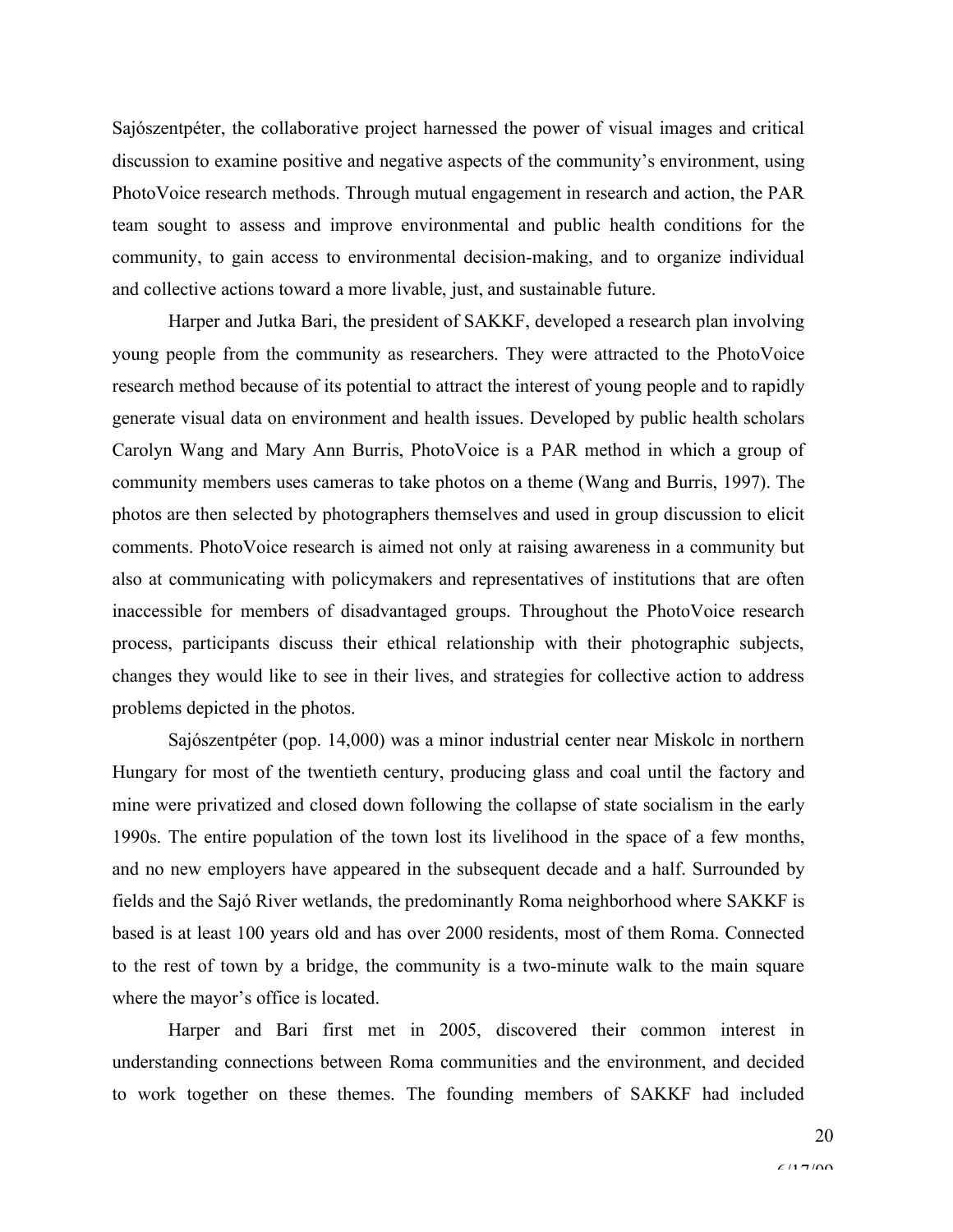"environment" in the organization's name five years earlier, with the hope of involving community members in the restoration of fishing holes in the nearby wetlands. The group set aside these initial plans to focus on youth, community development, and public health for its first projects. Nevertheless, several members of the organization remained interested in the theme and agreed to participate in collaborative research on environmental issues.

In spring 2007, six young community-based researchers (ages 18-24) participated in training sessions on photography and research ethics, leading to a discussion of critical themes: the politics of representation of Roma as a minority group, the young researchers' relationship to the rest of the community, and what it means to be on either side of the camera's lens. At the second official meeting of the research team, Harper distributed small digital cameras to the photographers. Harper and Bari presented the first theme, "environment," and asked participants to define the term broadly and to include both positive and negative aspects of environmental conditions and people's beliefs and practices related to the environment.

By the following week, the photographers had taken over 400 photos related to the environment. Quickly running through the photos, the team noticed that almost half showed trash heaps and dumping sites in and near the neighborhood. Clearly, waste management and the problem of illegal dumps would be an important focus. Other environmental problems appeared in fewer photos, but in discussion emerged as key concerns for the community organization. Once the group had selected a manageable number of photos for group discussion, they quickly arranged them as a digital slideshow and gathered around a laptop computer to discuss the images. Even though everyone was aware that photos capture and condense information, team members were all amazed to discover how each picture opened up stories, emotions, and new questions.

Photographs drew attention to the following environmental problems and injustices experienced in the neighborhood:

- unequal access to sewerage or wastewater treatment
- unequal access to household water
- unequal access to green space and playgrounds
- waste management and illegal dumping by outsiders as well as residents
- energy; including household energy efficiency and access to fuel for heating and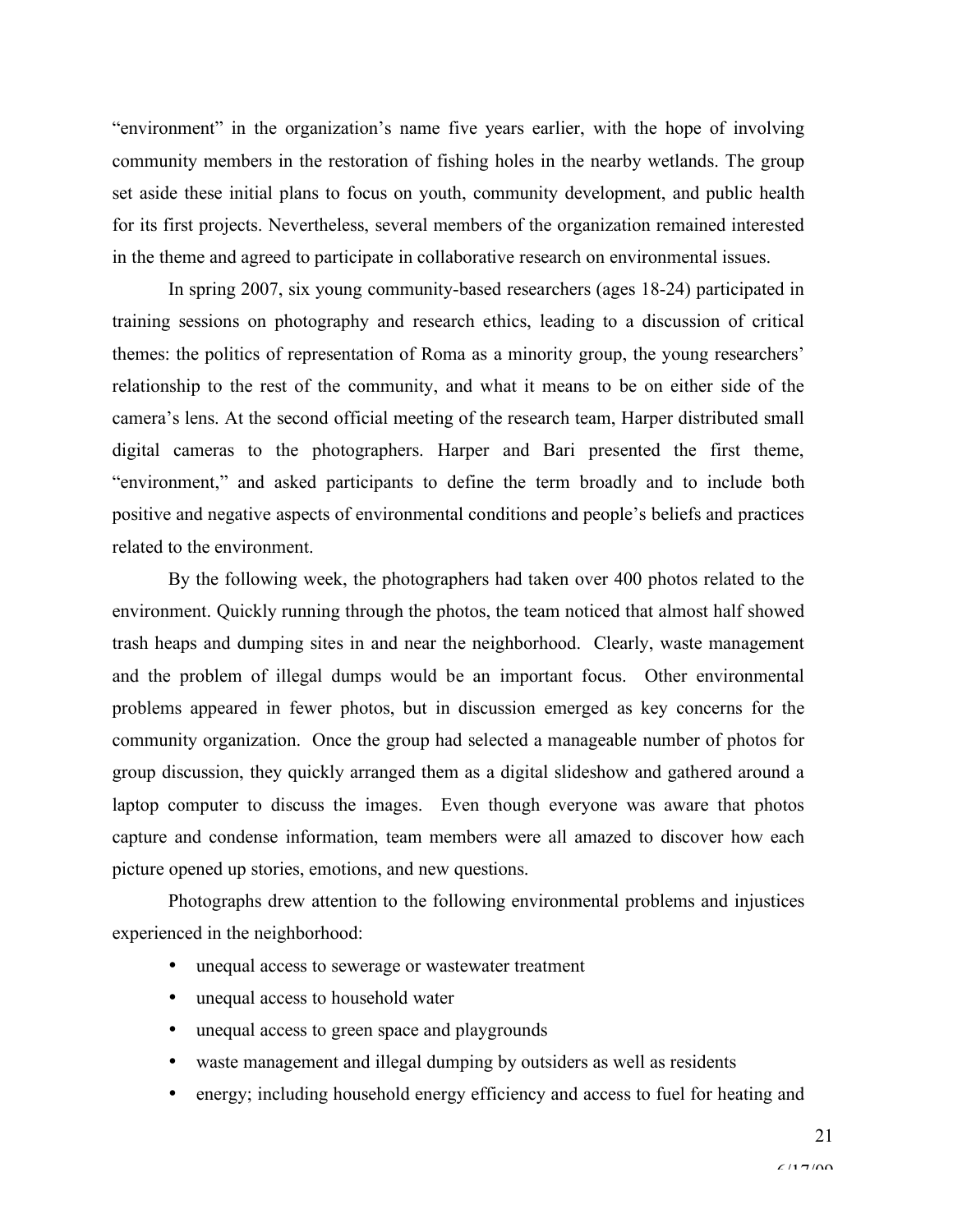cooking

- poor housing quality, which relates back to energy efficiency, access to public infrastructure, and human health
- lack of access to telecommunications infrastructure and information technologies that are available in other parts of town

Photos also drew attention to positive aspects of environment and health the community, most of which had rarely been recognized by residents or outsiders. These include:

- sense of connection to surrounding wetlands through fishing and recreation along river banks
- use of environmentally friendly transportation such as bicycles, public transportation, horses, carpools, and walking
- attachment to place expressed through gardening and animal husbandry
- participatory sports such as football as a source of community pride and personal health

During group discussions, the photographers not only voiced the hidden stories behind images, they also talked about what the organization could do to seek remedy for environmental inequalities and to recognize and promote existing strengths and environmentally friendly practices. Over several months, the photographers used their cameras to document a wider set of community issues.

In June 2007 the group presented its work at photo exhibitions in Sajószentpéter and Budapest. The team decided to hold the local exhibition on the street at the entrance to the neighborhood. Although this venue posed logistical challenges, the young photographers wanted to ensure that everyone from the community could to see the exhibition. As an added benefit of holding the exhibition in the neighborhood, the organization would be able to see which policymakers and potential partners were willing to cross the bridge to attend an event on the *cigánysor* ("Gypsy row"). Inspired by their choice of venue, the photographers decided to give the local exhibition the title, "This is also Sajószentpéter" *("Ez is Sajószentpéter"*). The photographers posted flyers around the town and invited the mayor and vice mayor, local council members, key public administrators, representatives of the Gypsy self-government, and doctors, nurses and teachers serving the neighborhood. The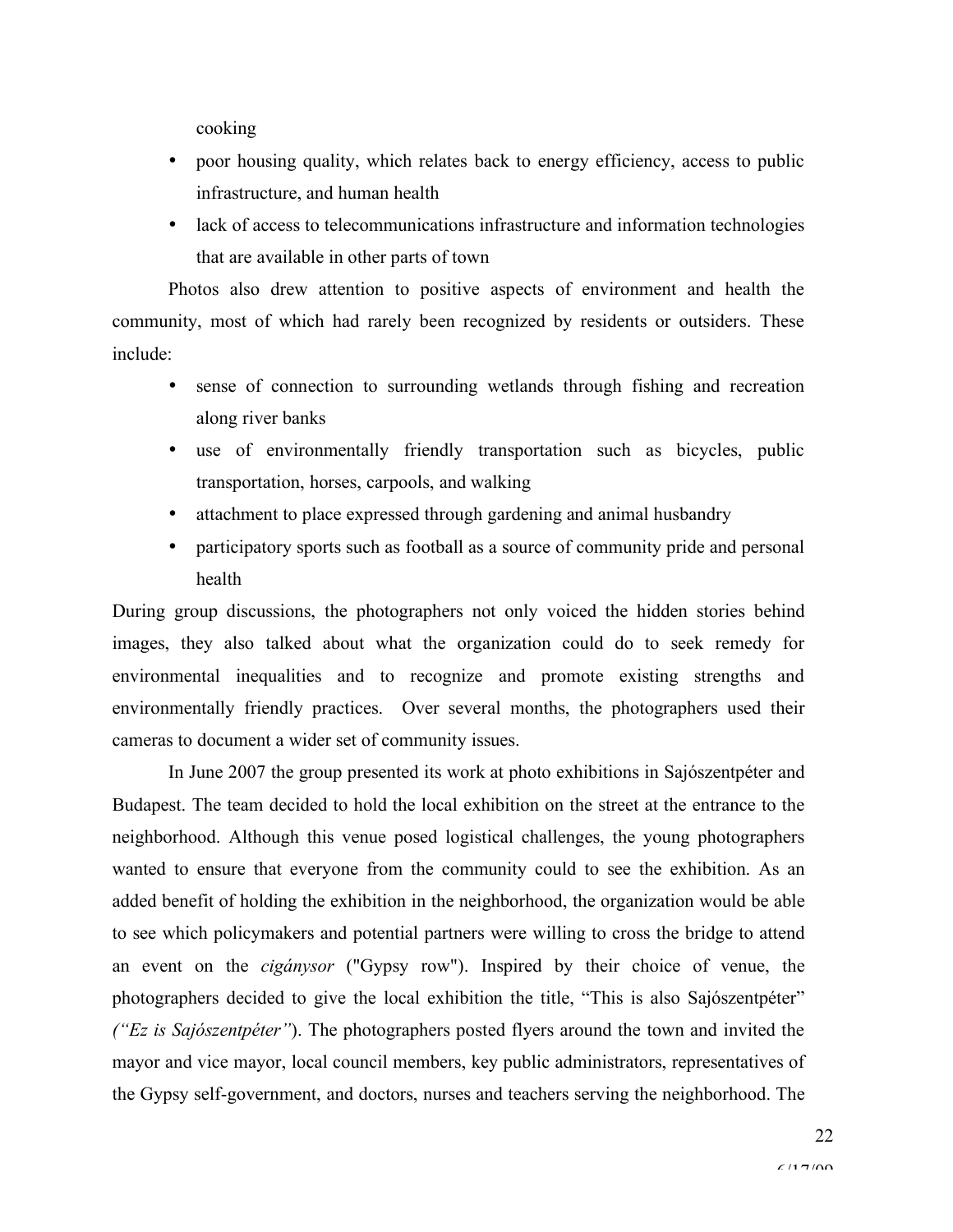group also invited potential partners from environmental and civil rights organizations working at the regional, national, and international levels, and the county's main newspaper published a front-page story about the exhibition. The photographers took the opportunity to share their work with the rest of the community and receive valuable feedback, to extend the organization's network of partners and supporters, and to open a broader discussion of environment and health issues in the neighborhood. Nevertheless, several important policymakers, including the mayor and vice-mayor, did not attend although they tasked a member of the town council with sending their respects. The group would like to use the photos to hold a series of facilitated discussions with community members and policymakers, with the goal of developing policy responses to the issues raised.

The team held the Budapest exhibition at the Central European University, hosted by the Center for Environmental Policy and Law. For several members of the research team, it was the first time they had visited the capital city, less than three hours' travel from Sajószentpéter. The event included a 90-minute group discussion in English and Hungarian of the issues raised by the photos, facilitated by a nationally-known Roma civil rights activist and a respected environmental lawyer. In addition to providing a broader audience for the photographers' work, the exhibition allowed SAKKF members to extend their social network beyond Sajószentpéter. Following the exhibitions, the organization received visitors from a human rights organization and made partnerships with non-Roma organizations that led to the submission of grant applications addressing public participation in environmental planning. However, at a time when many of the most active residents of the neighborhood travel long distances to make a livelihood, SAKKF's capacity for action has been limited.

# **CONCLUSIONS**

The struggle for environmental justice within and across global spheres (e.g., North and South, West and East) widely expanded the discourse and aims of contemporary environmentalism. Our work actively participates in this shift and contributes to its further development by not only participating in the methodological debate, but also theorizing and sharing empirical studies in the context of CEE. The historical and political circumstances in CEE described here and the cases analyzed in this article demonstrate social processes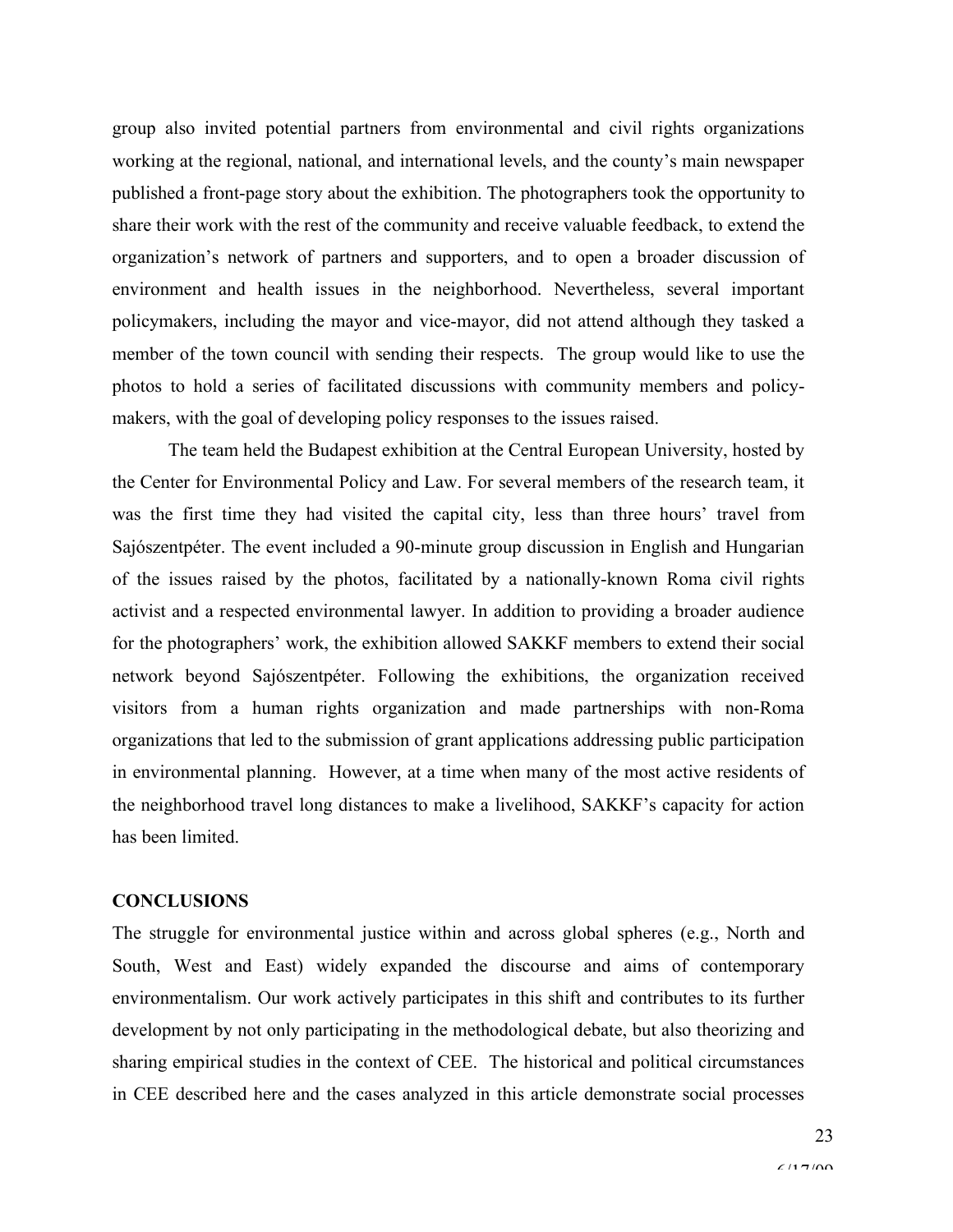that create the conditions for and contribute to the unequal distribution of environmental benefits and harm in "beyond the pale" environments.

Furthermore, the methodological approaches applied the two case studies demonstrate the benefits of varied and participatory approaches. Understanding not only the historical and political evolution of CEE, but also the local context and capacities of the social actors is particularly crucial for establishing a regionally appropriate vocabulary for effective environmental justice mobilizations and policy formation.

The situation in Eastern Slovakia indicates a lack of political mobilization or selforganizing structures in Roma shantytowns, which limits communities' capacities to formulate their own agendas and to intervene from the "bottom up" in decision-making processes. Hence, the outcome of competition and conflict over access to and management of natural resources between the two considered social groups (Roma and non-Roma) with unequal social and political status can inevitably lead to the dominance of non-Roma local elites. Race and class also play significant roles in access struggles and residential segregation and marginalization. As Pellow (2001) posits, those stakeholders who are unable to mobilize resources (political, economic, etc.) will most likely bear the brunt of environmental inequalities. The results of this competition and the "resolution" of the conflict are manifested in the siting of Roma settlements as well as the conceptualization of Roma village sections as "beyond the pale" spaces where environmentally controversial practices are (or may be) gradually concentrated. In the case of Slovakia, the disadvantaged position of the Roma, furthermore, prevents their communities from better protection against unequal treatment.

In Hungary, we observe environmental inequalities between Roma and non-Roma neighborhoods in the same town—a pattern borne out in cities across the country (Debrecen School of Public Health, 2004). Unequal access to sewerage, indoor water, sanitation, and green space are common issues affecting neighborhoods designated the *cigánysor* ("Gypsy Row"). Prospects for environmental justice mobilizations and the development of environmental identities appear more promising in that early instances of Roma community organizing involved access to housing and public infrastructure. In the case of SAKKF, members of the group actively chose the integrative language of environment and community development over designating themselves as an ethnic organization, despite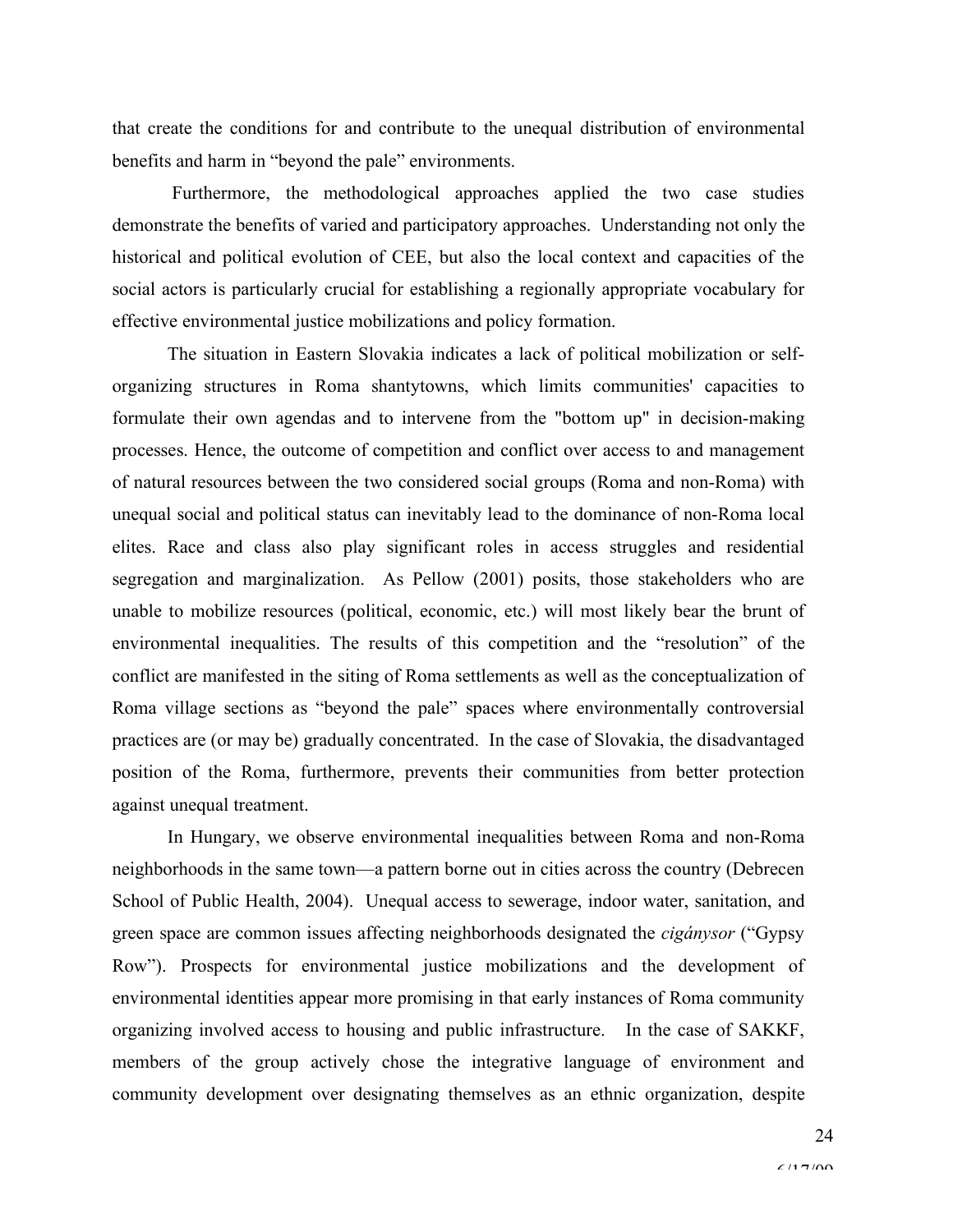members' acute awareness of discrimination and racism. Residents' claims for their rights as citizens to a clean environment are compromised by municipal authorities' perception of low-income Roma as dependents, however, and by the more general difficulty for lowincome people in the provinces to sustain grassroots civil organizations once they have been established.

Environmental justice reflects a growing wave of environmentalism as people seek justice in the distribution of environmental benefits and harms. Fundamental to this process is not only the application of distributive and procedural notions of justice, but a widening discourse on what constitutes an environmentalist and environmentalism. Further research on environmental justice in CEE will need to explore the opportunities and barriers to an emergent environmental identity amongst the Roma, and their capacity to generate "new vocabulary" around that identity.

The status of Roma minority communities in society and the quality of the environmental conditions under which they reside and work is an indicator of how successful European society is at recognizing and integrating marginalized communities and people. The status or treatment of Roma and environmental protection have a direct relationship, as in circumstances referred to as "beyond the pale." Further, as Mohai pointed out, broadening racial and ethnic minority groups' participation in ecological activities can play an important role in transforming ecological attitudes and promoting social inclusion (Mohai, 1990). Environmental justice studies involving the Roma will provide a basis for longer term broader research on the distribution of environmental benefits and in the Central and Eastern Europe. Moreover, they offer a window of opportunity for a better Europe through simultaneous strengthening of social cohesion, poverty reduction, and environmental protection.

#### **ACKNOWLEDGEMENTS**

Krista Harper's field research was supported by a Fulbright European Union Affairs Research Fellowship and by a Faculty Research Grant from the University of Massachusetts Amherst. The Central European University's Department of Environmental Sciences and Policy provided institutional support throughout our research collaboration. We thank Alex Antypas, Roberta Garner, Zsuzsa Gille, and two anonymous reviewers for comments on earlier versions of this paper.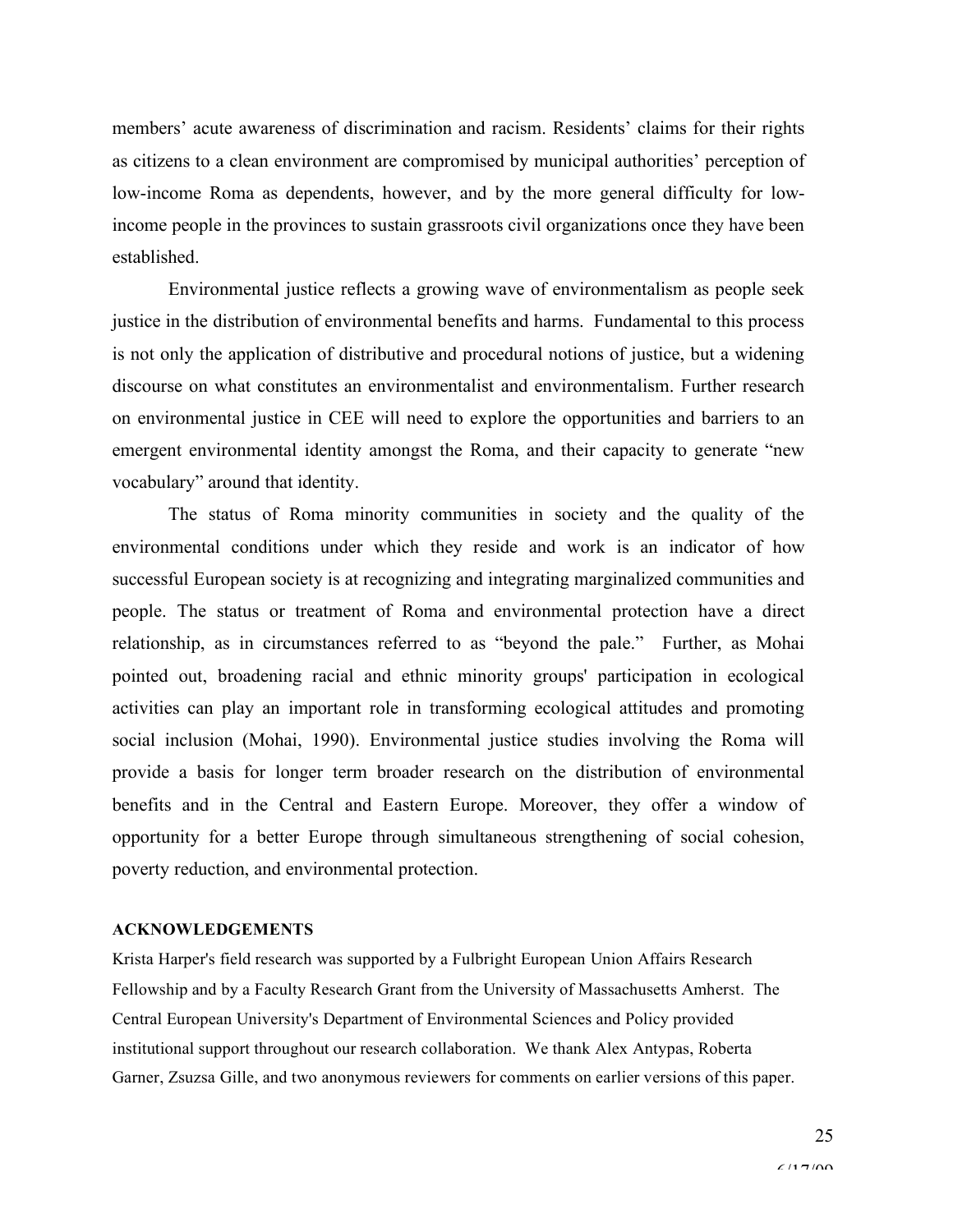#### **REFERENCES**

Agrawal, Arun. 2005. Environmentality: Technologies of Government and the Making of Subjects. Durham, NC: Duke.

Agyeman, Julian. 2002. Constructing environmental injustice: transatlantic tales. Environmental Politics 3: 31-53.

Antypas, Alexios, Claude Cahn, Richard Filčák, and Tamara Steger. 2008. "Constructing Environmental Protection, Health, and Human Rights in the European Union." Environmental Law and Management 20: 8-21.

Ash, Michael, and T. Robert Fetter. 2004. Who Lives on the Wrong Side of the Environmental Tracks? Evidence from the EPA's Risk Screening Environmental Indicators Model. Social Science Quarterly  $85(2)$ : pp.  $441 - 462$ .

Autonómia Foundation/UNDP. 2004. "Energiatakarékossági kísérleti programok az Encsi kistérségben" ("Household energy pilot project for Roma settlements in Encs region"). Budapest, Autonomia Foundation.

Baden, Brett M., Douglas S. Noonan, and Rama Mohana R. Turaga. 2007. Scales of Justice: Is there a Geographic Bias in Environmental Equity Analysis? Journal of Environmental Planning and Management. 50 (2):163-185.

Barnes, P. and Barnes, I. 1999. Environmental policy in the European Union. Cheltenham, UK: Edward Elgar.

Bowen, William M. and Kingsley Haynes. 2000. The Debate over Environmental Justice. Social Science Quarterly 81: 3.

Bowen, W. M., and Wells, M. V. 2002. The politics and reality of environmental justice: a history and considerations for public administrators and policy makers. Public Administration Review 6 (62): 688-698.

Briggs, C. M. 2006. Science, local knowledge and exclusionary practices: Lessons from the Alta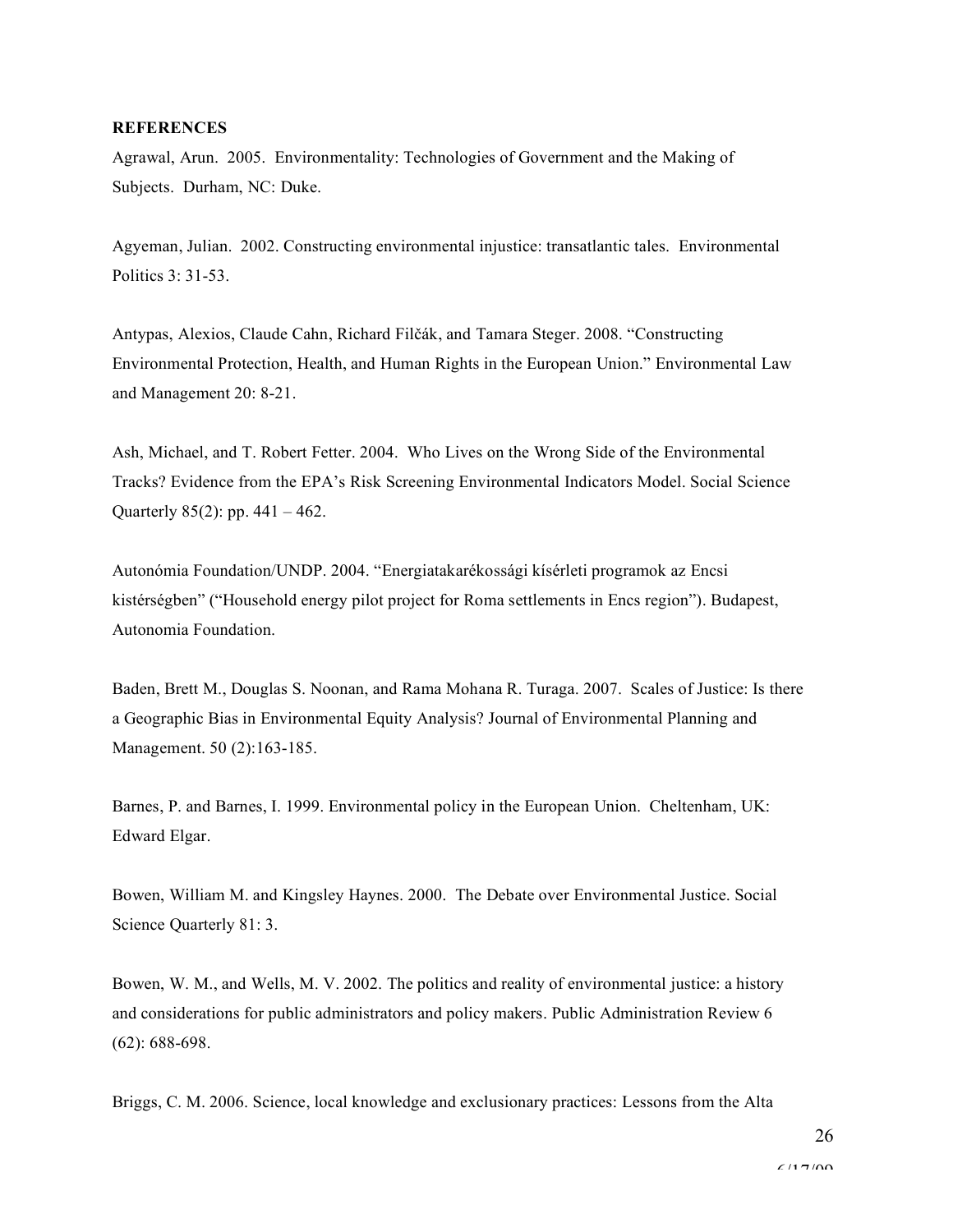Dam Case. Norwegian Journal of Geography. 60:149-160.

Brosius, J. Peter. 1997. Endangered Forest, Endangered People: Environmentalist Representations of Indigenous Knowledge. Human Ecology 25(1): 47-69.

Checker, Melissa. 2001. "Like Nixon Coming to China": Finding Common Ground in a Multi-Ethnic Coalition for Environmental Justice. Anthropological Quarterly 74(3): 135-46.

Cole, L.W., and Foster, S.R. 2000. From the ground up: environmental racism and the rise of the environmental justice movement. New York: New York University Press.

Crowe, David. 1995. A History of the Gypsies of Eastern Europe and Russia. New York: Palgrave MacMillan.

Csalog, Zsolt. 1994. Gypsies in the Hungarian Labor Market. Szociológiai Szemle 1994(2): 75- 78. Accessed online at http://www.mtapti.hu/mszt/19942/csalog.htm (July 10, 2008).

Debrecen University School of Public Health. 2004. "Telepek és Telepszerü Lakóhelyek Felmérése." ("Survey of Settlements and Settlement-type Residences"). Debrecen, Hungary: Debrecen University School of Public Health.

De la Pena, N. and S. Davis. 1990. The greens are white. Newsweek 116: 16.

Delemos, Jamie. 2006. Community-Based Participatory Research: Changing Scientific Practice from Research on Communities to Research with and for Communities. Local Environment. 11(3): 329- 338.

Downey, Liam. 2007. US Metropolitan-area Variation in Environmental Inequality Outcomes. Urban Studies 44(5/6):953-977.

Emigh, R.J. 2001. The racialization and feminization of poverty? In Poverty, ethnicity, and gender in Eastern Europe during the market transition, R. J. Emigh and I. Szelényi (eds.), pp. 1-33. Westport, CT.: Praeger.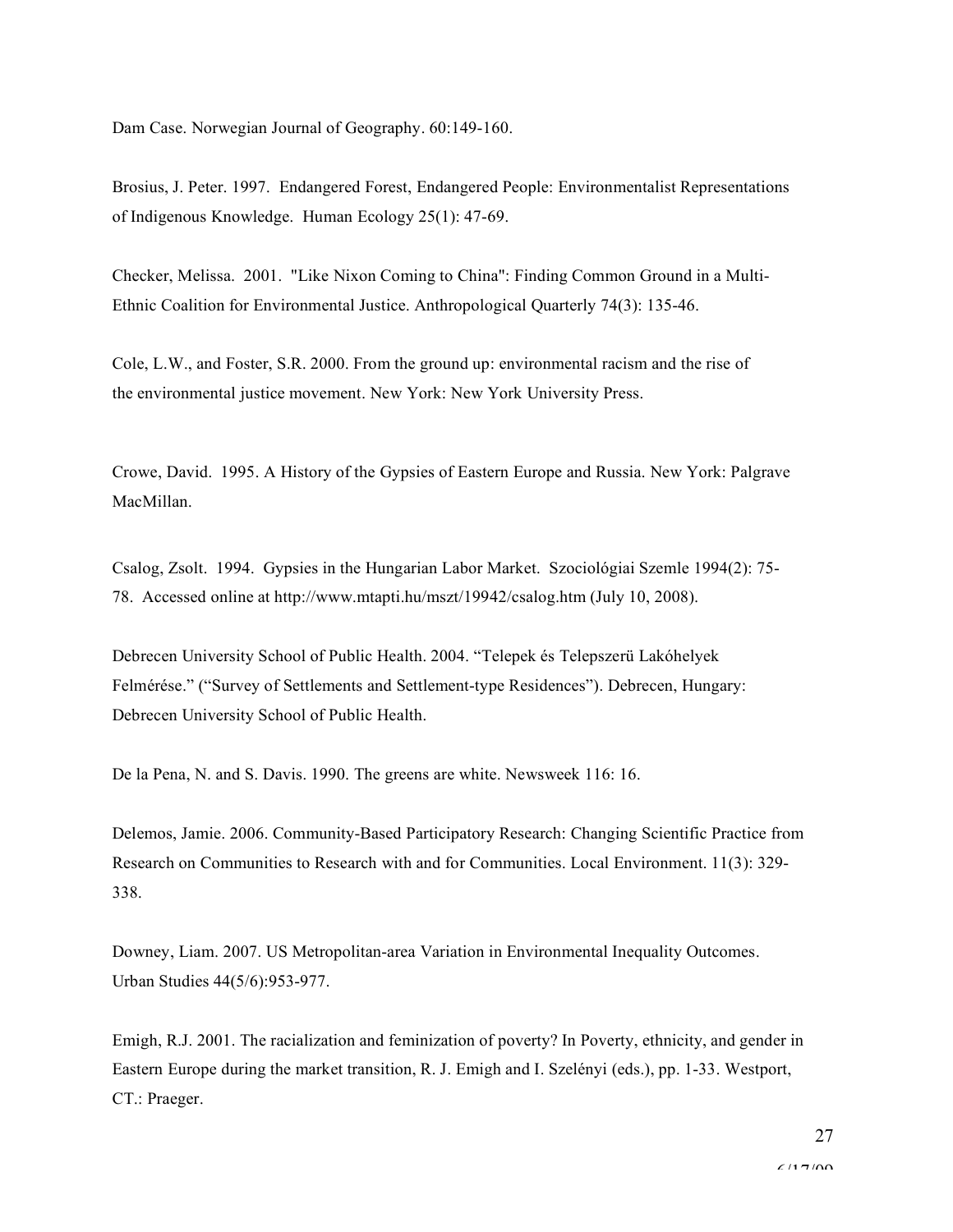Economic and Social Research Council (ESRC). 2001. Environmental Justice: Rights and Means to a Healthy Environment for All. Special Briefing No. 7. ESRC Global Environmental Change Program.

Filčák, R. 2007. Environmental justice in the Slovak Republic: the case of Roma ethnic minority. PhD Dissertation, Department of Environmental Sciences and Policy, Central European University, Budapest.

Friends of the Earth (FoE). 2001. Pollution and poverty - breaking the link. London: Friends of the Earth.

Gille, Zsuzsa. 2002. Social and Spatial Inequalities in Hungarian Environmental Politics: A Historical Perspective. In Livable Cities? Urban Struggles for Livelihood and Sustainability, Peters Evans (ed.). Berkeley: California.

Gouldson, Andy. 2006. Do firms adopt lower standards in poorer areas? Corporate social responsibility and environmental justice in the EU and the US. Area. 38 (4): 402-412.

Grineski, Sara E. 2006. Local Struggles for Environmental Justice: Activating Knowledge for Change. Journal of Poverty. 10(3): 25-49

Hancock, Ian. 2002. We are the Romani People. Hertsfordshire, UK: Hertsfordshire.

Harper, Krista. 2005. "Wild Capitalism" and "Eco-colonialism": A Tale of Two Rivers. American Anthropologist 107 (2): 221-233. -----2006. Wild Capitalism: Environmental Activists And Post-Socialist Ecology in Hungary. Boulder, CO: East European Monographs.

Harper, K., and Rajan, S. 2007. International environmental justice: building natural assets for the poor. In Reclaiming Nature: Environmental Justice and Ecological Restoration, James Boyce, Sunita Narain, and Elizabeth Stanton (eds... Chicago: Anthem.

Heinz, Teresa L.. 2005. From Civil Rights to Environmental Rights: Constructions of Race,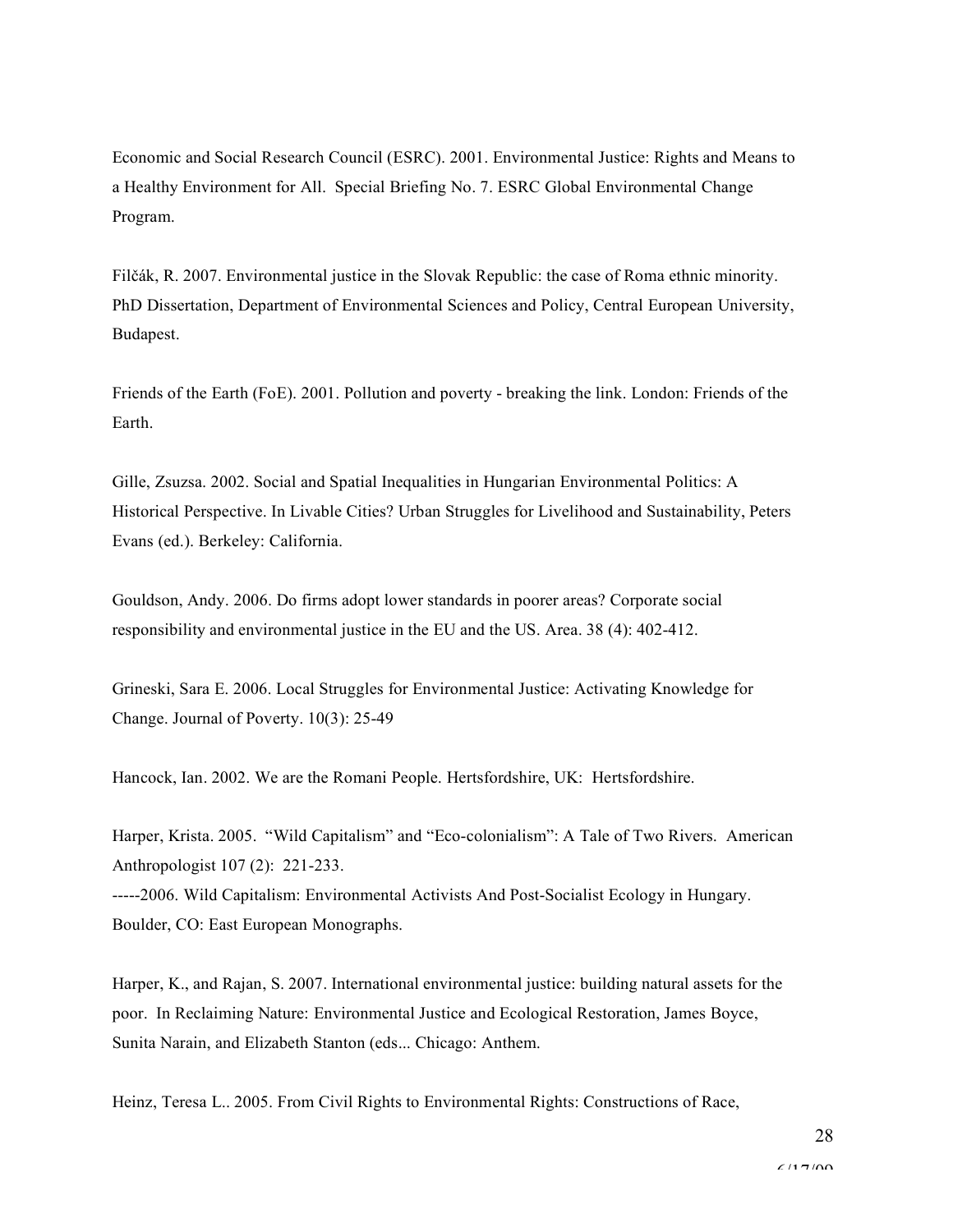Community, and Identity in Three African American Newspapers' Coverage of the Environmental Justice Movement. Journal of Communication Inquiry 29:1:47-65.

Horackova, Emilie. 2000. Survivors Had to Settle on River Banks (oral history interview with Anna Husarova, Jarovnice, Slovakia), http://stories-exchange.org/stories-and-responses/theholocaust/survivors-had-to-settle-on-river-banks/ (accessed on May 28, 2009).

Inglehart, Ronald. 1977. The silent revolution : changing values and political styles among Western publics. Princeton, NJ: Princeton.

Jurova, A. 2002. Rómovia vobdobí od roku 1945 po november 1989 [Roma in the time period 1945 until November 1989]. In Čačipen Pal o Roma: a Global report on Roma in Slovakia, M. Vašečka, et al. (eds.), pp. 53 – 77. Bratislava: IVO.

Kingham, Simon, Jamie Pearce, and Peyman Zawar-Reza. 2007. Driven to Injustice? Environmental Justice and vehicle pollution in Christchurch, New Zealand. Transportation Research. Part D. 12(4):254-263.

Krech, Shepard. 1999. The Ecological Indian: Myth and History. New York: W.W. Norton.

Kovats, M. (2003) The politics of Roma identity: between nationalism and destitution, OpenDemocracy.Net, see http://www.opendemocracy.net/people-migrationeurope/article\_1399.jsp (July 11, 2008).

Kuletz, Valerie. 1998. The Tainted Desert. New York: Routledge.

Ladányi, János. 1991. A miskolci gettougy ("The Miskolc Ghetto Case"). Valóság 34 (4): pp. 45– 54.

Ladányi, János, and Iván Szelenyi. 2005. Patterns of Exclusion: Constructing Gypsy Ethnicity and the Making of an Underclass in Transitional Societies of Europe. Boulder, CO: East European Monographs.

Lemon, Alaina. 2000. Between Two Fires: Gypsy Performance and Romani Memory from Pushkin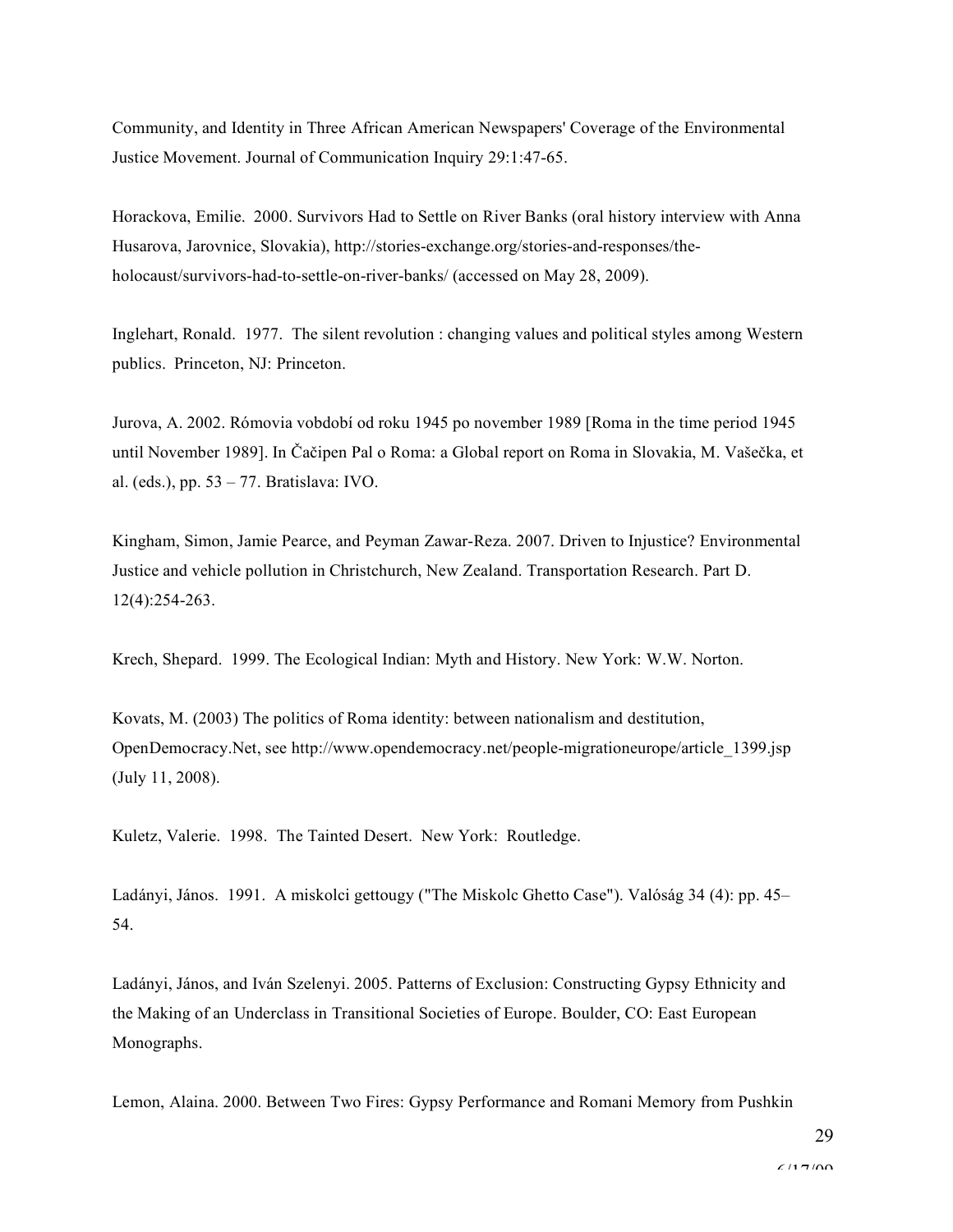to Postsocialism. Durham, NC: Duke.

Li, Tanya. 2004. Environment, Indigeneity and Transnationalism. In eds. Richard Peet and Michael Watts, Liberation Ecologies, London: Routledge: pp. 339-370.

Martínez-Alier, Juan. 2003. The Environmentalism of the Poor: A Study of Ecological Conflicts and Valuation. Northampton, MA: Edward Elgar.

McCormick, J. 2001. Environmental Policy in the European Union. London: Palgrave Macmillan.

Mertig, Angela and Riley Dunlap. 2001. Environmentalism, New Social Movements, and the New Class: A Cross-National Investigation. Rural Sociology, 66(1):113-136.

Mohai, Paul. 1990. Black Environmentalism. Social Science Quarterly. 71(4): 744-765.

Norgaard, Kari Mari. 2007. The Politics of Invasive Weed Management: Gender, Race, and Risk Perception in Rural California. Rural Sociology 72:3:450-477.

Pastor, Manuel; Sadd, Jim; Morello-Frosch, Rachel. 2005. The Air is Always Cleaner on the Other Side: Race, Space, and Air Toxics Exposures in California. Journal of Urban Affairs 27(2).

Pellow, D. 2001. Environmental justice and the political process: movements, corporations and the state. Sociological Quarterly 42 (1): 46-6.

Pellow, David Naguib, Tamara Steger, and Rebecca McLain. 2005. Proceedings from the Transatlantic Initiative to Promote Environmental Justice Workshop, Central European University, Budapest, Hungary, October 27-30, 2005. Accessed online at http://calcultures.ucsd.edu/transatlantic\_initiative/

Pickvance, Katy. 1998. Democracy and Environmental Movements in Eastern Europe. Boulder, CO: **Westview.** 

Pulido, Laura. 1996. Environmentalism and Economic Justice: Two Chicano Struggles in the Southwest. Tuscon: Arizona.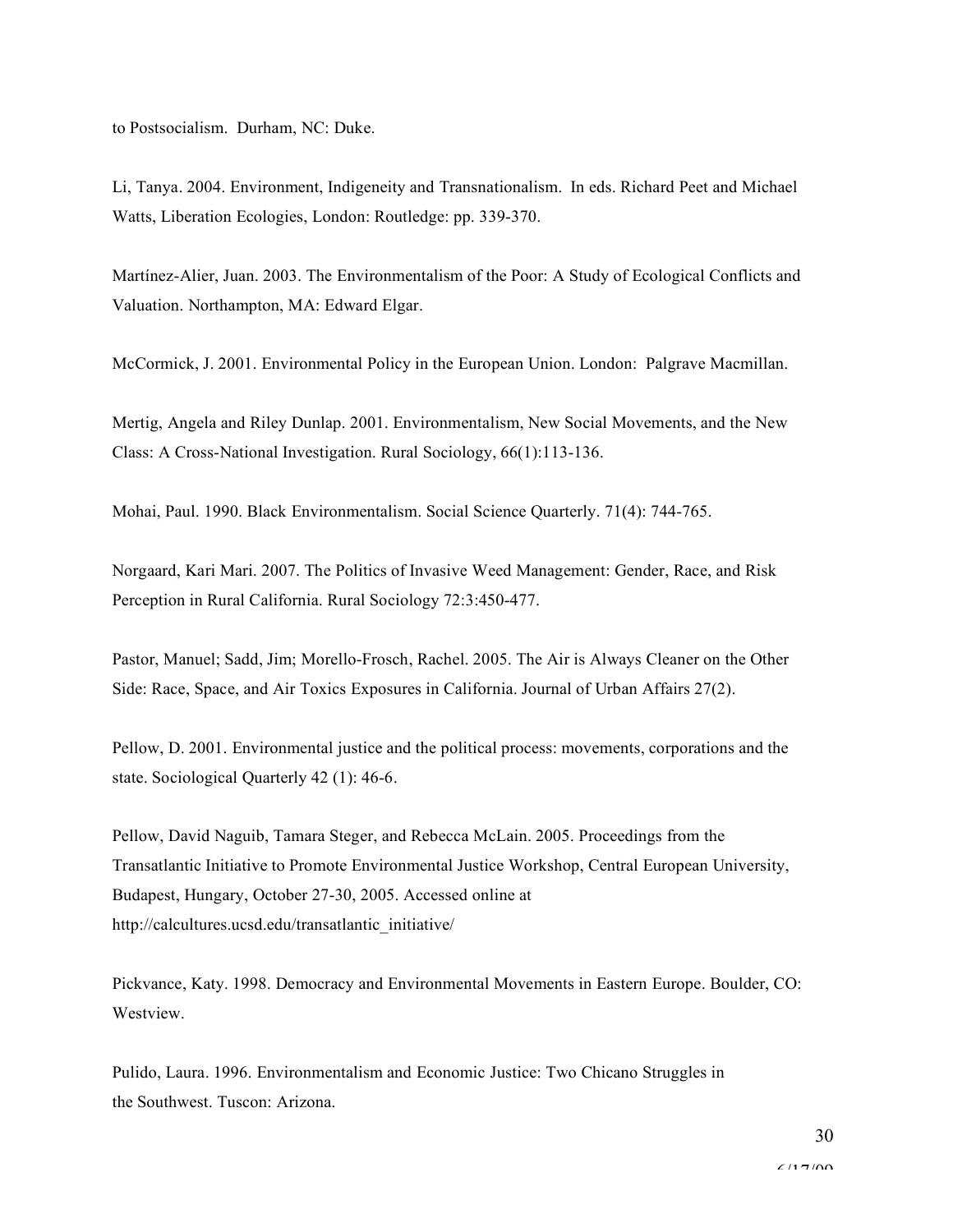Ragin, Charles. 2000. Fuzzy-Set Social Science. Chicago and London: The University of Chicago Press.

Raina, Vinod. 2000. Why people oppose dams: environment and culture in subsistence economies. Inter-Asia Cultural Studies 1(1).

Robinson, E. E. 2002. Community frame analysis in Love Canal: understanding messages in a contaminated community. Sociological Spectrum 22: 139-169.

Sajó River Association for Environment and Community Development (SAKKF). 2007. Declaration of the Sajó River PhotoVoice Group. Sajoszentpeter, Hungary.

Scheffel, D. 2005. Svinia in Black and White: Slovak Roma and their Neighbours. Toronto: Toronto.

Schlosberg, David. 2004. Reconceiving Environmental Justice: Global Movements and Political Theories. Environmental Politics. 13:3:517-540.

Slovak Ministry of Employment, Social Affairs and Family website (www.employment.gov.sk) [Consulted 21 January 2005].

Steger, Tamara and Richard Filčák. 2008. Articulating the Basis for Promoting Environmental Justice in Central and Eastern Europe. Environmental Justice 1:1.

Steger, Tamara. 2008. The Role of Culture and Nationalism in Latvian Environmentalism and the Implications for Environmental Justice. In eds. Julian Agyeman and Yelena Ogneva-Himmelberger, Environmental Justice and Sustainability in the Former Soviet Union. Cambridge, MA: MIT.

Steger, Tamara, ed. 2007. Making the case for environmental justice in Central and Eastern Europe. Budapest Hungary: Health and Environment Alliance (HEAL), the Central European University, Environmental Justice Program, and the Coalition for Environmental Justice.

Sundberg, Juanita. 2008. Tracing Race: Mapping Environmental Formations in Environmental